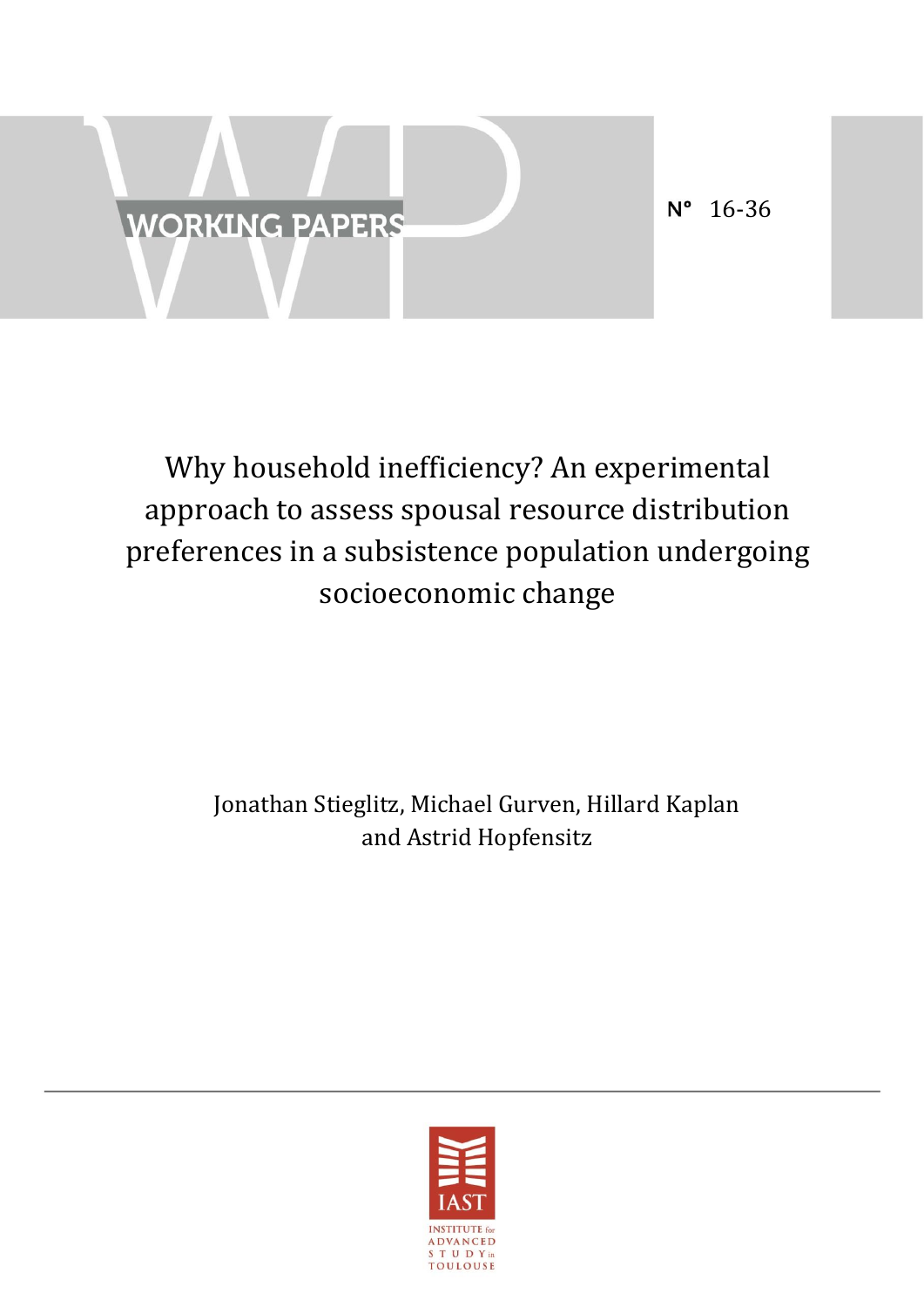| $\mathbf{1}$<br>$\overline{2}$     | Why household inefficiency? An experimental approach to assess spousal resource<br>distribution preferences in a subsistence population undergoing socioeconomic change                                                                                                                                                 |
|------------------------------------|-------------------------------------------------------------------------------------------------------------------------------------------------------------------------------------------------------------------------------------------------------------------------------------------------------------------------|
| 3<br>4<br>5                        | Jonathan Stieglitz <sup>a,b*</sup> , Michael Gurven <sup>c</sup> , Hillard Kaplan <sup>b</sup> , Astrid Hopfensitz <sup>d</sup>                                                                                                                                                                                         |
| $\boldsymbol{6}$<br>$\overline{7}$ | Corresponding author                                                                                                                                                                                                                                                                                                    |
| 8<br>$9\,$<br>10<br>11<br>12<br>13 | <sup>a</sup> Institute for Advanced Study in Toulouse, Université de Toulouse 1 Capitole, France<br><sup>b</sup> Department of Anthropology, University of New Mexico, USA<br><sup>c</sup> Department of Anthropology, University of California-Santa Barbara, USA<br><sup>d</sup> Toulouse School of Economics, France |
| 14                                 | Contact information:                                                                                                                                                                                                                                                                                                    |
| 15<br>16                           | Institute for Advanced Study in Toulouse, Université de Toulouse<br>21 allée de Brienne, MS 105                                                                                                                                                                                                                         |
| 17                                 | 31015 Toulouse Cedex 6, France                                                                                                                                                                                                                                                                                          |
| 18                                 | Telephone: +33 06 24 54 30 57                                                                                                                                                                                                                                                                                           |
| 19                                 | E-mail: jonathan.stieglitz@iast.fr                                                                                                                                                                                                                                                                                      |
| 20                                 |                                                                                                                                                                                                                                                                                                                         |
| 21                                 |                                                                                                                                                                                                                                                                                                                         |
| 22                                 | Note: This paper has been accepted for publication in <i>Evolution and Human Behavior (EHB)</i> .                                                                                                                                                                                                                       |
| 23                                 | Please refer to EHB for the final version.                                                                                                                                                                                                                                                                              |
| 24                                 |                                                                                                                                                                                                                                                                                                                         |
| 25                                 |                                                                                                                                                                                                                                                                                                                         |
| 26                                 |                                                                                                                                                                                                                                                                                                                         |
| 27                                 |                                                                                                                                                                                                                                                                                                                         |
| 28                                 |                                                                                                                                                                                                                                                                                                                         |
| 29                                 |                                                                                                                                                                                                                                                                                                                         |
| 30                                 |                                                                                                                                                                                                                                                                                                                         |
| 31                                 |                                                                                                                                                                                                                                                                                                                         |
| 32                                 |                                                                                                                                                                                                                                                                                                                         |
| 33                                 |                                                                                                                                                                                                                                                                                                                         |
| 34                                 |                                                                                                                                                                                                                                                                                                                         |
| 35                                 |                                                                                                                                                                                                                                                                                                                         |
| 36                                 |                                                                                                                                                                                                                                                                                                                         |
| 37                                 |                                                                                                                                                                                                                                                                                                                         |
| 38                                 |                                                                                                                                                                                                                                                                                                                         |
| 39                                 |                                                                                                                                                                                                                                                                                                                         |
| 40                                 |                                                                                                                                                                                                                                                                                                                         |
| 41                                 |                                                                                                                                                                                                                                                                                                                         |
| 42                                 |                                                                                                                                                                                                                                                                                                                         |
| 43                                 |                                                                                                                                                                                                                                                                                                                         |
| 44                                 |                                                                                                                                                                                                                                                                                                                         |
| 45                                 |                                                                                                                                                                                                                                                                                                                         |
| 46<br>47                           |                                                                                                                                                                                                                                                                                                                         |
| 48                                 |                                                                                                                                                                                                                                                                                                                         |
| 49                                 |                                                                                                                                                                                                                                                                                                                         |
| 50                                 |                                                                                                                                                                                                                                                                                                                         |
|                                    |                                                                                                                                                                                                                                                                                                                         |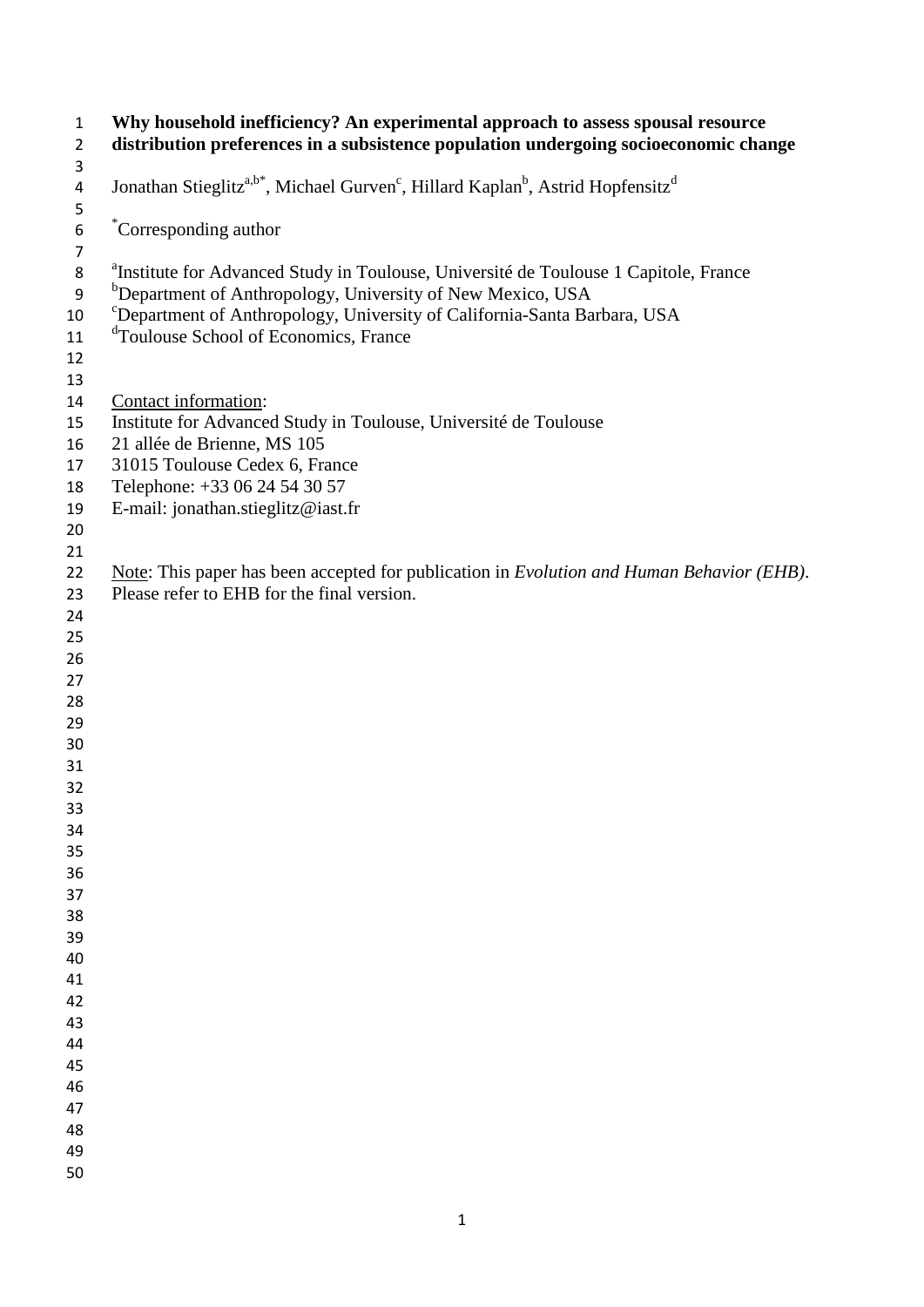## **ABSTRACT**

 Two disparate views of the sexual division of labour have dominated the representation of intra-household resource allocations. These *joint* and *separate* interests views differ in their interpretation of the relative roles of men and women, and make different predictions about the extent to which marriage promotes economic efficiency (i.e. maximized household production). Using an experimental "distribution task" stipulating a trade-off between household efficiency and spousal equality in allocating surpluses of meat and money, we examine factors influencing spousal distribution preferences among Tsimane forager-horticulturalists of Bolivia (n=53 couples). Our primary goal is to understand whether and how access to perfectly fungible and liquid resources – which increases with greater participation in market economies – shifts intra-household distribution preferences. We hypothesize that greater fungibility of money compared to meat results in greater squandering of money for individual fitness gain at a cost to the family. Money therefore requires costly strategies to insure against a partner's claims for consumption. Whereas nearly all Tsimane spouses prefer efficient meat distributions, we find a substantially reduced efficiency preference for money compared to meat controlling for potential confounders (adjusted OR=0.087, 95% CI: 0.02-0.38). Reported marital conflict over paternal disinvestment is associated with a nearly 13-fold increase in odds of revealing a selfish money distribution preference. Selfish husbands are significantly more likely than other husbands to be paired with selfish wives. Lastly, Tsimane husbands and wives are more likely than Western Europeans to prefer an efficient money distribution, but Tsimane wives are more likely than Western European wives to exhibit a selfish preference. In sum, preferences for the distribution of household production surplus support joint and separate interests views of marriage; a hybrid approach best explains how ecological-, family-, and individual-level factors influence spousal preferences through their effects on perceptions of marginal gains within and outside the household. Keywords: Intra-household distribution, sexual division of labour, family, marriage, bargaining, Tsimane 

- 
-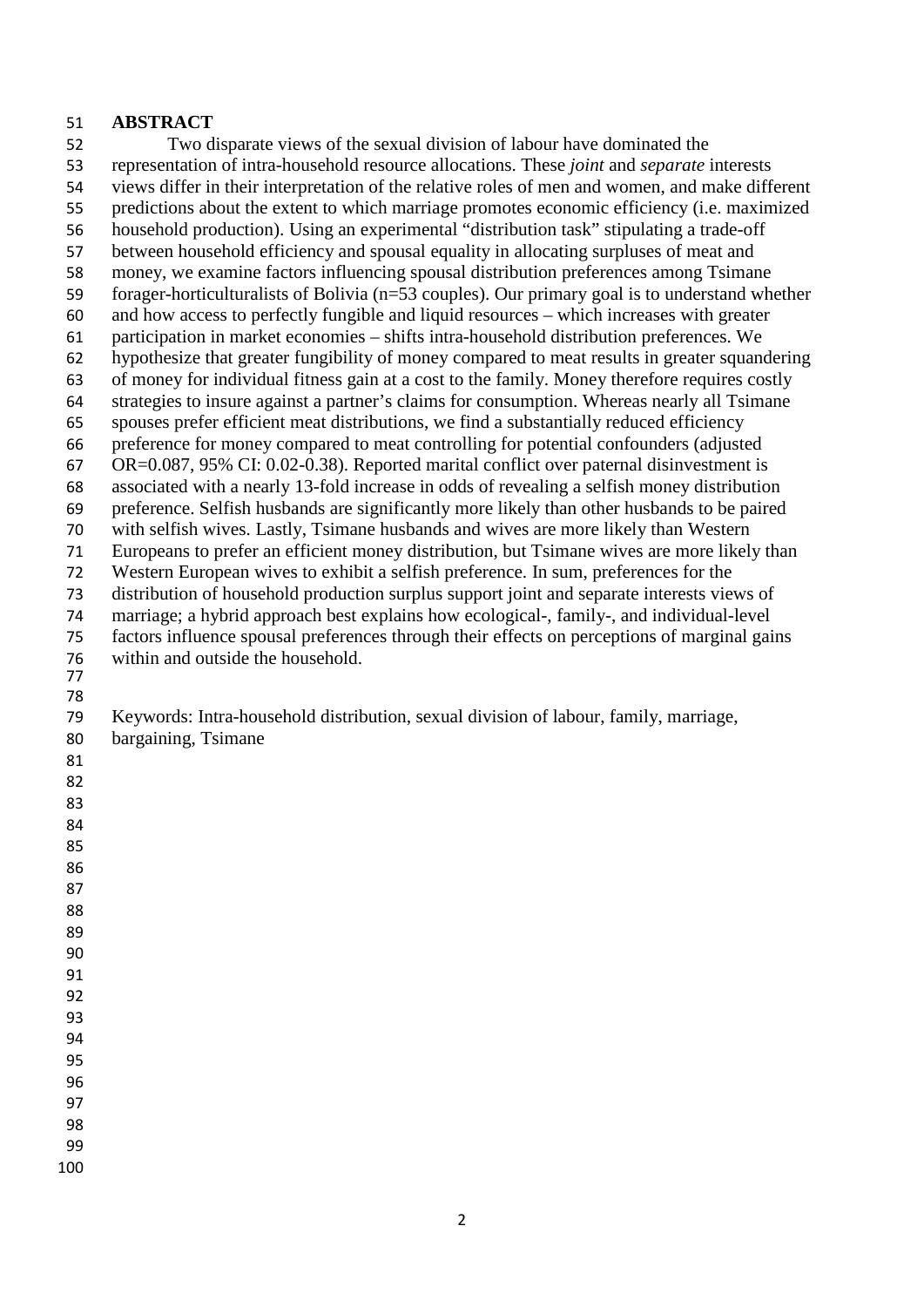#### **1. INTRODUCTION**

 Intra-household resource distribution determines energy budgets available for growth, reproduction and survival, and is thus central to understanding trade-offs underlying human life history allocations. The sexual division of labour and resources – perhaps the most basic form of human economic specialization and exchange (Murdock 1949) – is also a highly complex social relationship, entailing frequent cooperation and altruism but also defections and spite. Spouses face numerous barriers to generating economic surplus and allocating resources efficiently among family members, despite generally having more opportunities and willingness to share information than dyads in non-sexual relationships. Barriers include conflicting reproductive interests (Bird 1999; Borgerhoff Mulder and Rauch 2009; Gurven et al. 2009; Maynard Smith 1977; Parker et al. 1972; Smith et al. 2003; Stieglitz et al. 2012a; Stieglitz et al. 2011; Trivers 1972; Winking et al. 2007), asymmetric information and unobservable action (Ashraf 2009; Ashraf et al. 2014; Ligon 2011). These barriers can result in reduced marital quality, verbal and/or physical disputes over appropriate levels of work effort and use of time and resources (Flinn 1988; Hewlett and Hewlett 2008; Stieglitz et al. 2012b), and can contribute to the development and maintenance of patriarchal social norms that reinforce and exacerbate these barriers.

 A goal of this paper is to examine factors influencing intra-household resource distribution preferences of spouses using an experimental approach in a small-scale forager- horticultural society, the Tsimane of Bolivia. Given that Tsimane and other subsistence-level societies worldwide are witnessing rapid changes in livelihood and increasing access to cash- based economies, another goal is to examine whether and how spousal resource distribution preferences vary across populations differing in their reliance on cash and the extent to which spousal labour is more substitutable versus complementary. Despite the complexity highlighted above that emphasizes both cooperation and conflict among spouses, two disparate views of the sexual division of labour have dominated the representation of intra-household resource allocations.

 According to a *joint interest* view, the origins of the nuclear family are rooted in a sexual division of labour where men hunt wild animals and women gather plant foods (Lovejoy 1981; Murdock and Provost 1973). The pair bond between sexes is viewed as a cooperative endeavour aimed at joint production of altricial offspring, where women "trade" paternity certainty for long-term provisioning and protection by men (Isaac 1978a; Lancaster and Lancaster 1983; Washburn and Lancaster 1968; Wood and Marlowe 2013). Marriage enables men and women to achieve fitness benefits by producing economies of scale such that the production of the pair exceeds the summed production of adults working alone (Gurven and Hill 2009; Gurven et al. 2009; Kaplan and Lancaster 2003). Spouses thus meet consumption demands by drawing from "pooled energy budgets" (Kramer and Ellison 2010; Reiches et al. 2009). This view is analogous to the "unitary" model of household decision- making in economics, where the household behaves as if it were a single unit with a single set of distribution preferences. Spouses either have identical preferences or only one spouse makes allocation decisions (Becker 1991). Because partner-specific labour proceeds are pooled in the joint budget, efficient intra-household labour allocation should be that which maximizes joint production; resource distributions should be efficient regardless of whether a husband or wife produces the resource.

 An alternative *separate interests* view posits that fitness gains from economic efficiency alone cannot account for marriage. According to this view men's work effort in foraging societies is not primarily motivated by a desire to provision offspring because men's game acquisition is unpredictable or unreliable, and once acquired, game is shared widely with non-household members and not reciprocated (Hawkes 1991; Hawkes and Bliege Bird 2002). This view proposes that men hunt because of the desirable social attention and mating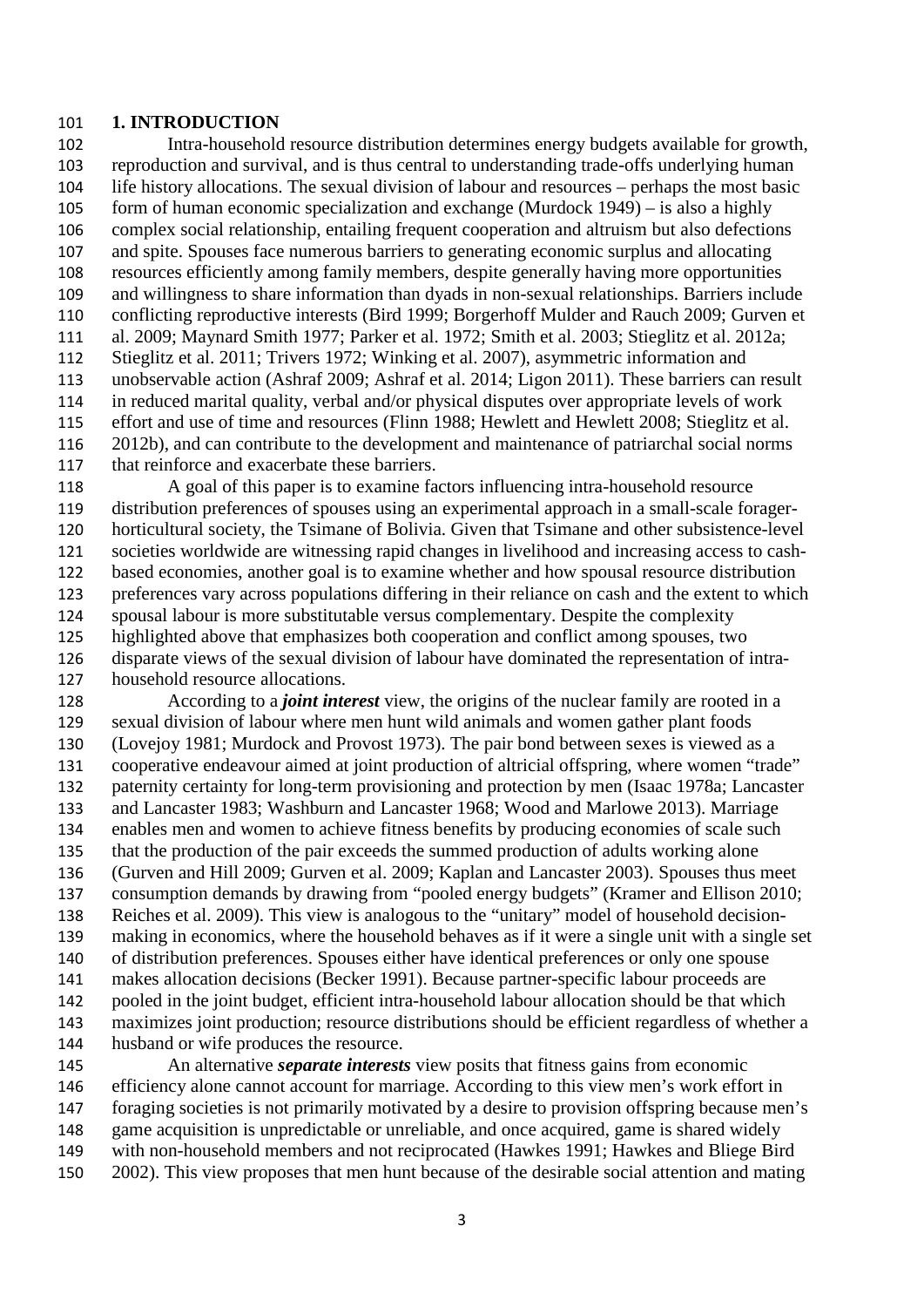benefits that come from providing meat, which is a widely shared public good. Because hunting is difficult and requires substantial skill, strength, endurance and knowledge, successful hunting is difficult to fake and serves as an honest signal of underlying male quality to potential allies, mates and competitors (Bird et al. 2001). This signalling is effective because visibility of returning with a kill is high, and group members pay careful attention to men's hunting returns in order to obtain shares for themselves. Here men's work is viewed as a form of mating effort or status competition, rather than familial provisioning, so marriage is interpreted as a convention of publicly recognized property rights designed to reduce male mating competition, rather than a cooperative union designed to achieve economic efficiency. Women therefore choose good hunters because of their presumed genotypic or phenotypic quality, not because of their willingness to provide household resources. Intra-household distributions are thus expected to be inefficient (e.g. characterized by a spouse's selfishness) due to imperfect enforceability of marital contracts or informational asymmetries among spouses (Bloch and Rao 2002; Ligon 2011; Lundberg and Pollak 1993; Mazzocco 2007).

 Joint and separate interests views differ in their interpretation of the relative roles of men and women in the energetics of reproduction and in the life history adaptation. While it is often acknowledged that household decision-making contains elements of both joint and separate interests views, empirical studies usually conclude by supporting one view or the other. The topic has thus generated much controversy in anthropology, with much of the debate focusing on production decisions (e.g. why hunters target large vs. small game) and less emphasis on how spouses distribute production surplus. However, hybrid approaches containing elements of both joint and separate interests views have a long history in household economics (Bobonis 2009; Chiappori 1988; Manser and Brown 1980; McElroy and Horney 1981). A key tenet of a joint interest view is that a sexual division of labour and resources characteristic of marriage facilitates efficiency and maximization of household economic surplus. Yet an inefficient non-cooperative equilibrium within marriage can still be more advantageous (in terms of utility or fitness) for both spouses than divorce, as supported by experimental research indicating that spouses are willing to reject joint surplus maximization for greater personal control over resources (Ashraf 2009; Mani 2011; Munro et al. 2006), and the observation that spouses pool income for some but not all categories of consumption (Phipps and Burton 1998). But even if divergent spousal interests are explicitly acknowledged (Almas et al. 2016; Anderson and Baland 2002; Basu 2006; Duflo and Udry 2004; Gurven et al. 2009; Heath and Tan Under review; Lundberg and Pollak 1993; Schaner 2015), the question of whether spousal preferences yield efficient outcomes, and what factors contribute to household inefficiency remain unresolved. Answering these empirical questions is essential to advance theoretical models of household behaviour (Del Boca and Flinn 2014; Munro et al. 2006).

 Field experiments are uniquely poised to offer insight into these questions by manipulating intra-household distribution choices to reveal spousal preferences. Experiments provide novel inferences about whether and why preferences deviate from efficiency in ways that prior observational studies cannot. Field experiments also permit more controlled comparisons of intra-household dynamics across diverse societies.

- 
- *1.1. The distribution task*

 Here we assess Tsimane spousal preferences regarding intra-household allocations using a "distribution task" (Beblo et al. 2015; Cochard et al. 2014) among spouses from the same marriage. In this task spouses must decide between two allocations of a resource between themselves and their partner. Each of five decisions provides the choice between option A (equally divided between partners) and option B (unequal division between partners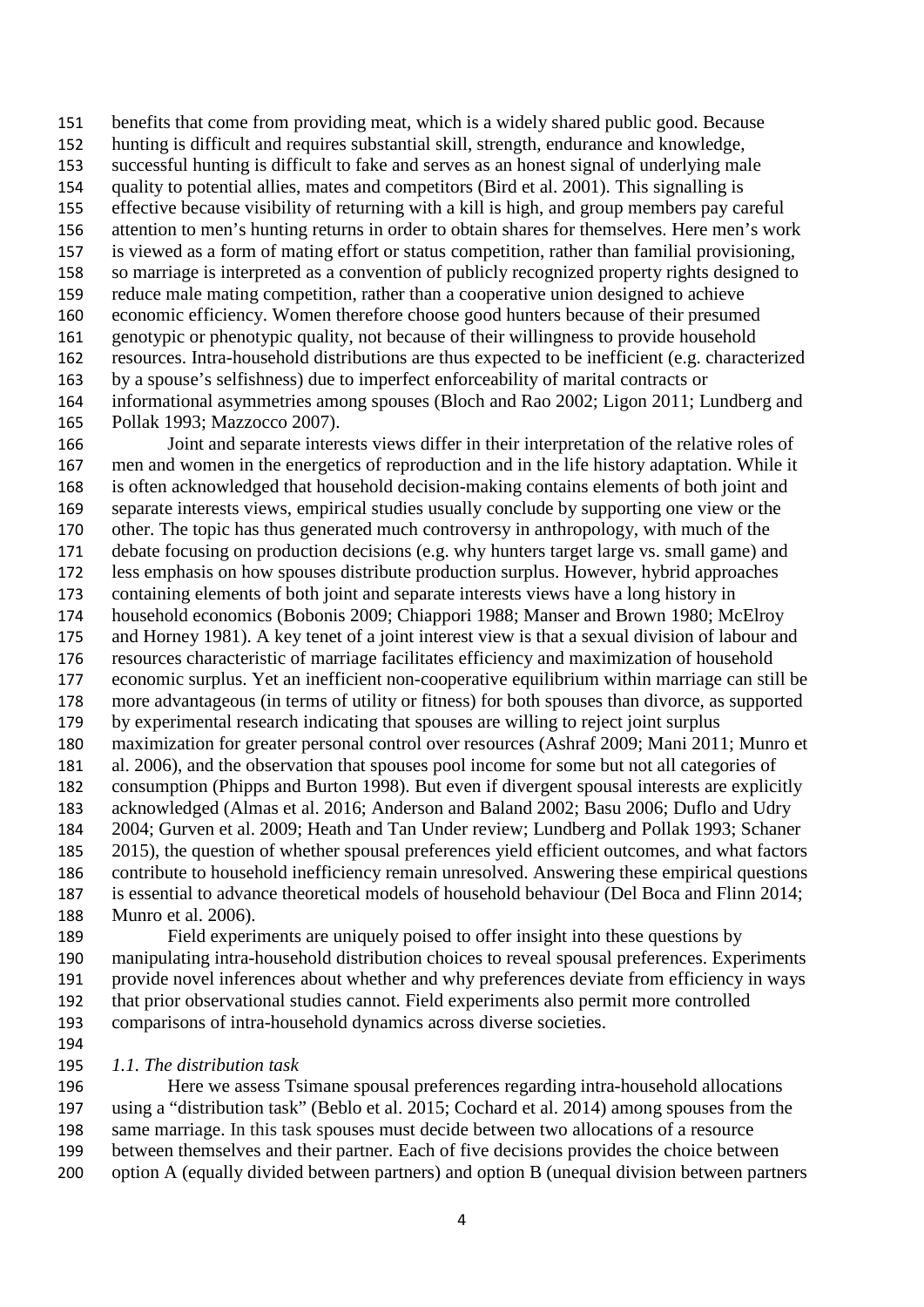but always efficient in terms of maximizing joint payoffs). Spouses thus face a trade-off between equality and efficiency (see Table 1). This equality-efficiency trade-off characterizes various allocation decisions regarding food, money and other household resources (Behrman 1988; Engle and Nieves 1993; Farmer and Tiefenthaler 1995). The task is not designed to examine spousal production decisions per se (e.g. who acquires what), but rather how spouses distribute production surplus. The task permits identification of spouses who maximize joint payoffs (i.e. efficient), maximize their own payoff (extreme selfish), maximize their partner's payoff (extreme altruistic), or who are concerned with partner equality (inequality averse). No communication between partners is allowed during this one-shot exercise and one cannot deduce a partner's revealed preferences. While spousal interactions are obviously repeated and communication is possible outside of the experiment, many household decisions are made independently and provide incentives to free-ride on a partner. It must also be noted that participants have the possibility to choose the unequal but efficient payoff (option B) and then pool and distribute this payoff equally with a partner after the task. Inequality aversion thus does not necessarily prevent one from choosing option B, and the number of those choosing option A is only a lower bound estimate of the number of inequality averse participants. If pooling and distribution of payoffs after the task is in fact common among spouses, then one would expect a bias toward maximizing joint payoffs. 

#### Insert Table 1 here

 Individual preferences elicited by this task help determine the extent to which these patterns are consistent with joint and separate interests views, or a hybrid approach. A joint interest view predicts that spouses should always prefer to maximize joint payoffs (option B) regardless of whether inequality favours a husband or wife because partner-specific incomes are pooled. A separate interests view suggests that personal gains matter more than the pair's total joint gains. A "selfish" individual should choose option A for decisions where their own payoff is smaller than their partner's (Table 1A, questions 1-2), and choose option B when inequality favours oneself (Table 1A, questions 4-5). An "altruistic" individual should do the opposite. An "inequality-averse" individual should always choose option A. Any combination of pure individual preferences is possible. Degree of selfishness is related to the number of A choices in questions 1-2; degree of altruism is related to the number of A choices in questions 4-5. A separate interests view predicts that conditions increasing spousal conflict over optimal levels of household investments should promote inefficient, particularly selfish distribution preferences. A hybrid approach predicts that evidence consistent with both joint and separate interests views will be found, and that distinct preferences may be explained by factors impacting perceptions of gains within and outside the household, and relative bargaining power (Heath and Tan Under review).

#### 

## *1.2. Study goals and predictions*

 We determine spousal distribution preferences for two resource types, meat and money, which have been central to economic exchange throughout human history and thus central to models of intra-household distribution in anthropology and economics. Money, unlike meat, serves as an abstract store of value, can be easily converted into other valuable goods or services, can be easily divided into small or large values, and has only recently (past few millennia) emerged in human economic exchanges (Davies 1994). The greater fungibility and liquidity of money have been linked to diminished risk-seeking behaviour than when food is used as experimental currency (Rosati and Hare 2015). Because money is more fungible, storable, and easier to conceal than meat, it can more easily be squandered (e.g. on other sexual relationships, luxury goods, recreation) by a partner at substantial cost to the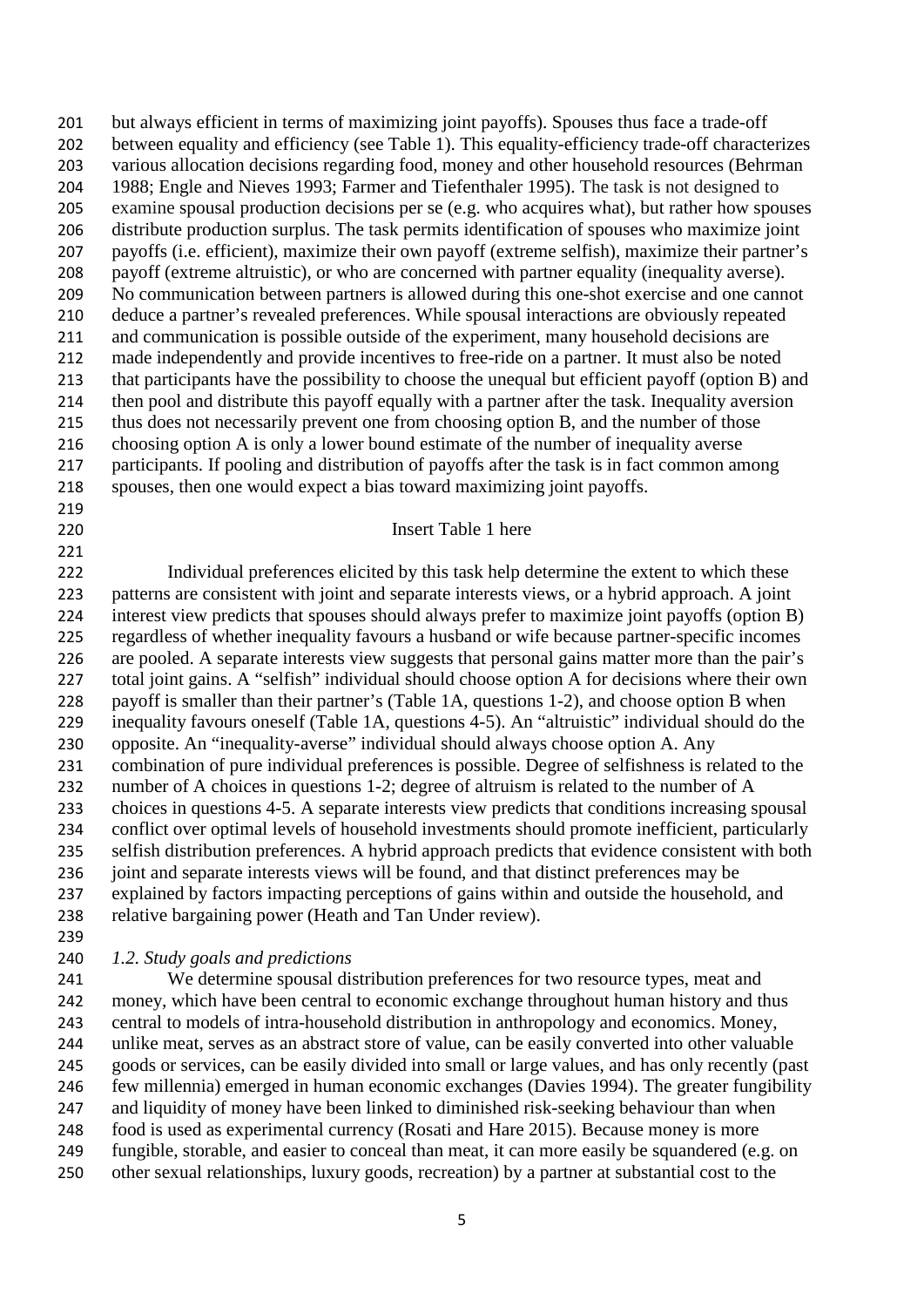family, and our prior work suggests that Tsimane husbands' diversions of sporadic wages away from the family for individual fitness gain (one indicator of paternal disinvestment) are a principal cause of verbal disputes and physical violence among spouses (Stieglitz et al. 2011). The Tsimane represent an informative case study, relative to fully market-integrated populations, of how reliance on a mixed economy based primarily on subsistence but with increasing market involvement and reliance on cash can influence intra-household distribution preferences. Understanding variability in these preferences informs evolutionary economic models of the family by examining their basic predictions (e.g. whether household production surplus is maximized), and builds on a growing body of psychological and experimental economic research into how different resource types influence decisions underlying production and distribution (Rosati and Hare 2015).

 We hypothesize that greater resource fungibility increases paternal disinvestment, thus favouring strategies employed by either spouse to protect fungible resources against a partner's claims for consumption (Anderson and Baland 2002). If these strategies are internalized then we should expect revealed preferences in the distribution task for equality over efficiency for fungible resources that are most vulnerable to exploitation by either spouse. We test whether greater resource fungibility (i.e. money vs. meat) is associated with reduced preference for joint efficiency (P1). This prediction is inconsistent with a joint interest view that spouses are unequivocally motivated to maximize household production surplus.

 In the distribution task distinct motivations can underlie one's preference for spousal equality (i.e. household inefficiency) including inequality aversion, selfishness (if efficiency entails less for oneself than equality), altruism (if efficiency entails less for one's spouse than equality) or irrationality (Table 1). These alternatives highlight the fact that equal but inefficient distribution preferences may still exist in harmonious marriages where spousal interests converge. To tease apart these alternatives and examine whether potentially 277 divergent spousal interests affect revealed preferences, we test whether for a perfectly fungible resource like money, lower self-reported marital quality is associated with inefficient distribution preferences (P2). Specifically, reported marital conflict over paternal disinvestment – indicating differential consumption choices between spouses – should be associated with selfish money distribution preferences by either spouse (P2a).

 In a stable marriage market, where spouses provide complementary investments, resource distribution preferences of spouses should be correlated (Becker 1991) such that efficient spouses are assortatively paired. This assortment may reflect either one's preference for a partner with similar characteristics, consensus preferences in the market for desired characteristics (e.g. with desirable spouses choosing each other, and less desirable spouses "settling" for each other), propinquity effects, or convergence (i.e. the tendency for spouses to become more similar over time). We thus test whether distribution preferences of spouses are correlated (P3).

 Lastly, we hypothesize that population-level differences in economic organization and the nature and degree of spousal interdependence are associated with population-level differences in revealed distribution preferences. We test whether Tsimane exhibit a greater preference for efficiency relative to a comparative Western European sample (P4). Tsimane reliance on a mixed hunting/foraging/horticultural economy coupled with their high fertility favours greater sex-specific economic specialization, generating a complementarity where hunted foods complement gathered/farmed foods, and men's focus on hunting increases women's time spent in childcare or subsistence efforts compatible with childcare (Kaplan and Lancaster 2003). In contrast, competitive labour/consumer markets and greater labour market participation and income earned by women can reduce the value of a sexual division of labour by making men's and women's parental investments more substitutable and less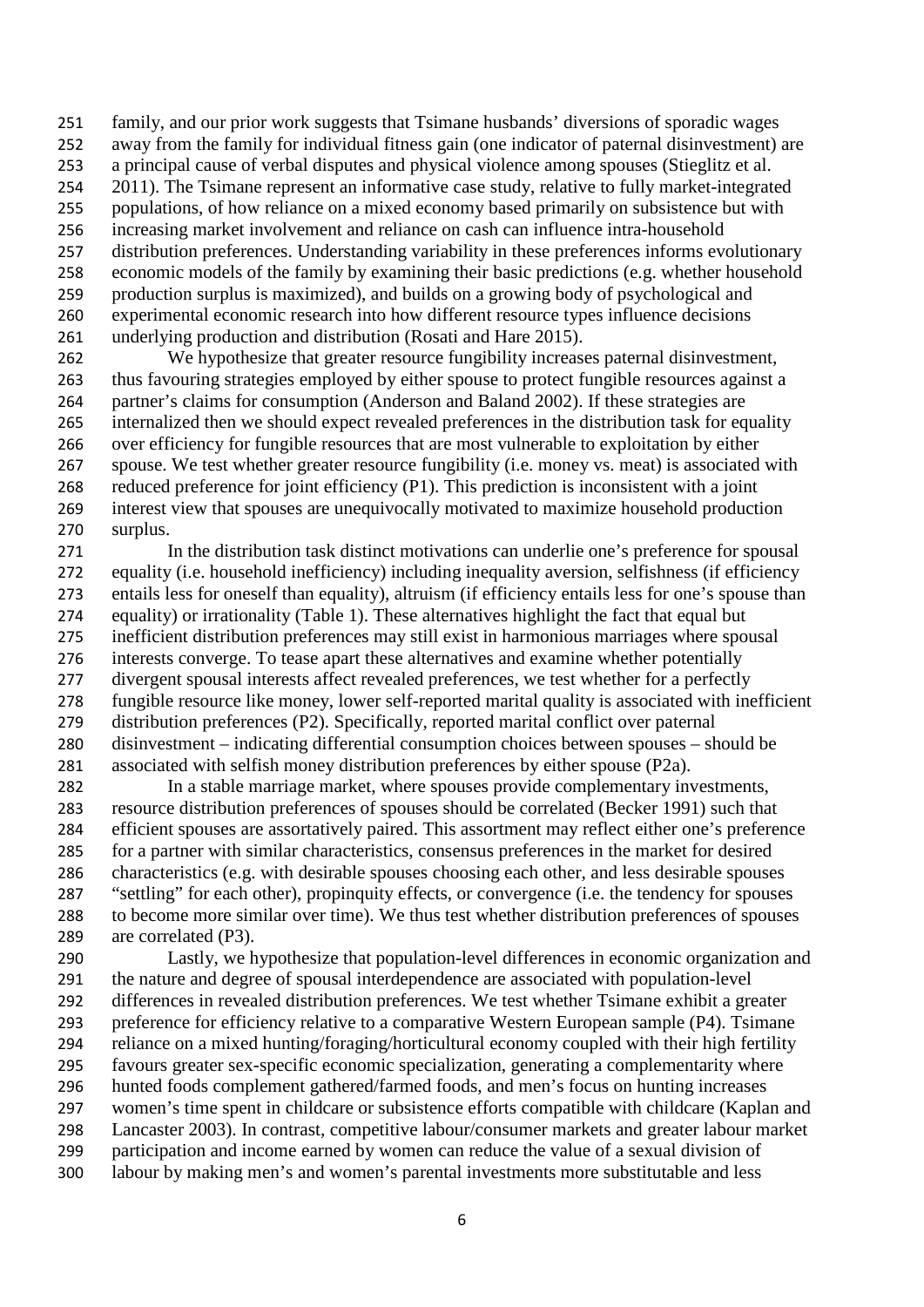complementary. When investments are less complementary and more substitutable, as more commonly occurs in market-integrated Western Europe versus subsistence-level Tsimane, then spousal resource distribution preferences are expected to be less efficient (all else equal).

## **2. MATERIAL AND METHODS**

## *2.1. Study population*

 Tsimane are semi-sedentary forager-horticulturalists living in the Bolivian Amazon. 308 They inhabit 90+ villages ranging in size from  $\sim$  50–550 individuals. They cultivate plantains, rice, corn, sweet manioc and other crops in small swiddens, and regularly fish and hunt. These foods comprise >90% of the diet, with the remainder purchased from market stores or obtained from trade with itinerant merchants. Tsimane live in extended family clusters, where the majority of food and labour sharing occurs. Modern contraceptives are rarely used and total fertility rate is high (9 births per woman) (Kaplan et al. 2015; Mcallister et al. 2012).

 There are no formal marriage ceremonies and a couple is considered married when they sleep together in the same house. Mean±SD age at first marriage for men and women in the present sample is 20.8±2.9 and 17.4±4.0, respectively. Post-marital residence rules are flexible but emphasize matrilocality early in marriage and patrilocality thereafter. Tsimane marriages are generally stable: men and women aged 45+ report a mean of 1.3 lifetime marital partners (Stieglitz et al. 2012a). Polygyny is infrequent (<10% of married adults) and usually sororal (Winking et al. 2013). Important characteristics of long-term mates for both sexes include industriousness and a good character (Gurven et al. 2009). Despite a lack of patriarchal norms and limited residential privacy, physical wife abuse is not uncommon and when it occurs is often triggered by verbal disputes over paternal disinvestment (Stieglitz et al. 2012b; Stieglitz et al. 2011). Within marriage there is a belief that a husband's infidelity leads to his children's sickness and potentially death.

 ''Modernization'', defined here as a trend toward urban residence and participation in the market (cash) economy, takes several forms: visits to the closest market town (San Borja), sale of horticultural and other products, itinerant wage labour (e.g. with ranchers) and schooling. Most wage opportunities are only available to men, are low income and sporadic. 330 Many villages now have elementary schools (up to  $5<sup>th</sup>$  grade) taught by bilingual (Spanish- Tsimane) teachers, many of whom are Tsimane trained by missionaries. Secondary schools now exist in several larger villages, and young Tsimane adults are starting to become high school graduates. Generally, however, school attendance rates are low or inconsistent and adult literacy rate is low (34% in the present sample). Fluency in the Tsimane language (which is unrelated to Spanish) is universal as Tsimane remains the native language; 39% of adults (76% male) are fluent in Spanish. Mean±SD years of schooling for men and women is 6.6±4.7 and 3.8±3.8, respectively.

## *2.2. Experimental assessment of spousal resource distribution preferences*

 A "distribution task" consisting of 15 questions was completed by husbands and wives from the same monogamous marriage (n=53 couples). Neither literacy nor Spanish fluency was required to participate, as respondents could either state their response and/or point toward a relevant image depicted on a laminated card to respond (see Electronic Supplementary Material [ESM] for additional experimental details including examples of images presented to respondents [Figure S1]). The experiment was conducted in two villages by JS and an assistant in the Tsimane language to increase informants' comfort levels. Basic numeracy was required to participate, and all respondents possessed this ability.

 For each question, a respondent selects one of two options specifying his/her preferred allocation of a resource between him/herself and a partner (see Table 1 and (Beblo et al. 2015; Cochard et al. 2014) for details on the original implementation of this task among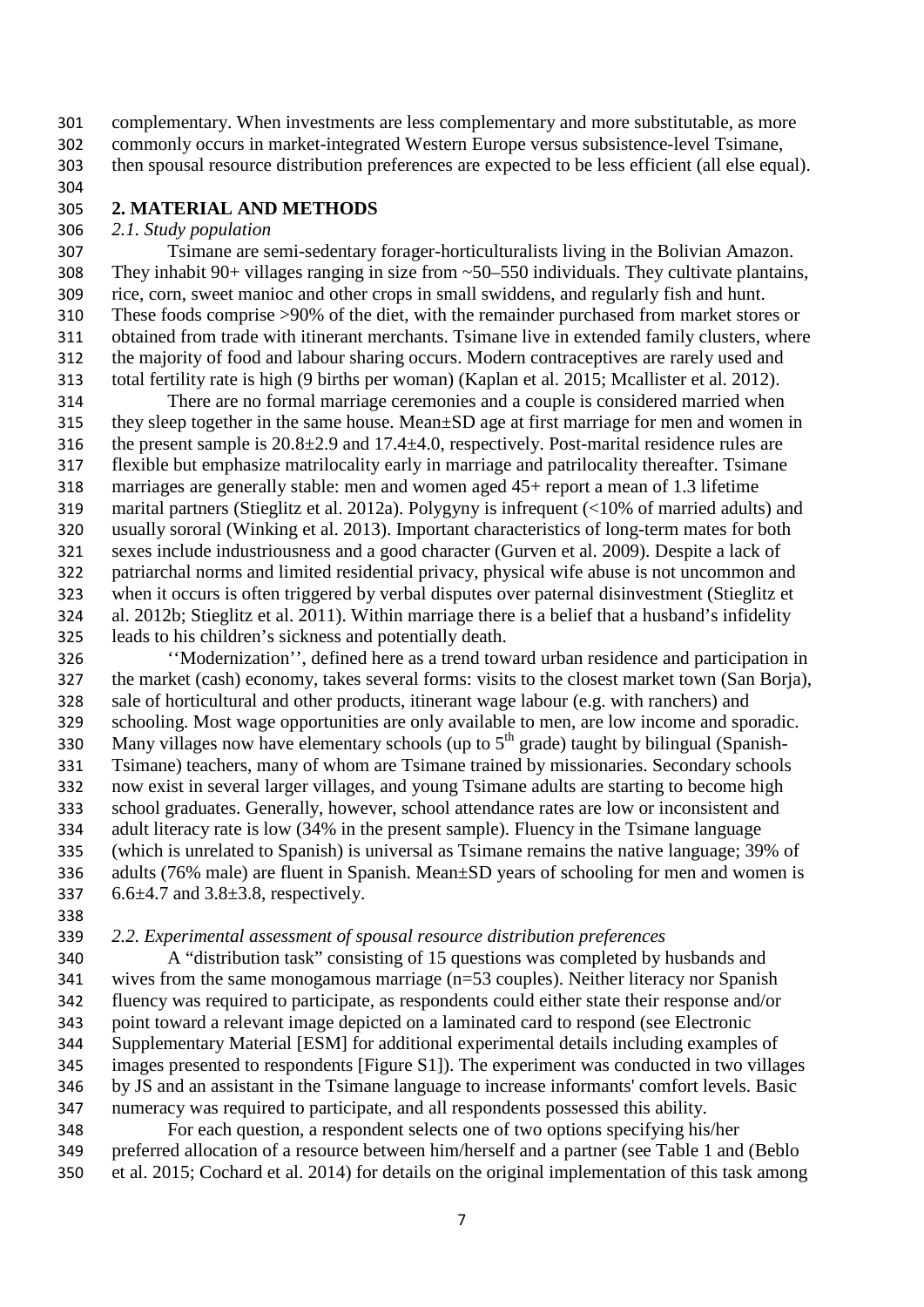French and German couples). Tsimane respondents were queried about their distribution preferences for meat (dried and fresh) and money (Western Europeans were only queried about money). The task thus consisted of three rounds with five questions per round: round one choices concerned actual shares of dried meat, where responses determined participant compensation (see ESM and this section, below); round two choices concerned hypothetical shares of money (unincentivized); and round three choices concerned hypothetical shares of fresh meat (unincentivized). Round three was included to assess whether incentivizing options affects preferences for the same resource type (by comparing round three vs. round one preferences), and serves as a more natural comparison of preferences across resource types (by comparing round three vs. round two preferences, neither of which were incentivized). Across rounds, values of meat (dried or fresh) and money presented to respondents in each image are equivalent (e.g. 0.67 kg of actual dried meat = 30 Bolivianos [Bs] depicted in the image = 23.6 oz. of fresh meat depicted in the image). Any difference in preferences for meat versus money therefore cannot be attributed to a difference in value across resource types. Rounds, questions and options are presented in random order (i.e. not as shown in Table 1).

 To recruit study participants, a radio message<sup>[1](#page-8-0)</sup> was first presented in the Tsimane language that briefly introduced study objectives and logistics (e.g. participating villages, sampling restriction to married adults only, participant compensation). The following day the researchers held a village meeting, during which study objectives and protocols were explained in greater detail and any married meeting attendee was invited to participate with his/her spouse. The first village meeting was well attended since it was also held, coincidentally, to discuss plans for well construction by an independent engineering organization. High meeting attendance increased the pool of potential study participants, and limited self-selection by demographics, schooling and other factors (e.g. marital quality).

 During both village meetings and individual trials we explained to participants that they would receive two pay-outs of dried meat: 1) a show-up gift of 0.67 kg for each participant (worth 30 Bs or \$4.30 USD), and 2) up to another 0.67 kg (but as little as 0 kg) based on their distribution task responses in round one. We explained that compensation would be provided after all couples in the village participated. We selected dried meat as compensation because meat is always in high demand, regardless of market involvement, and because it is storable (~1 month). Participants thus did not feel pressure to consume the meat immediately and could freely choose whether and how to distribute it. Money was not used as compensation to avoid commodification and to minimize sample bias (e.g. money may appeal more to individuals with greater market involvement, thus potentially biasing participation rates). The total value of compensation per respondent was equivalent to one- half to one day's worth of wage labour, as has been used in economic experiments worldwide (Henrich et al. 2005). To incentivize decisions and ensure anonymity, one response in round one for each couple was randomly selected for the second pay-out. This pay-out was determined by two dice rolls: one to select whether the husband's or wife's round one response would be used, and another to choose the response. We repeatedly emphasized that responses were private and that a spouse would have no opportunity to discover one's own responses even after receiving compensation. Each participant received both pay-outs of dried meat simultaneously (i.e. in the same plastic bag), and could not deduce a partner's responses from the weight of the bag. During the experiment participants could not communicate with others, including spouses.

 $\overline{\phantom{a}}$ 

<span id="page-8-0"></span><sup>&</sup>lt;sup>1</sup>A former Protestant Mission maintains a radio station in San Borja which communicates messages to listeners at fixed hours each day. Most Tsimane hear these messages (or have a neighbour who hears messages and then informs non-listeners) on their personal home radios.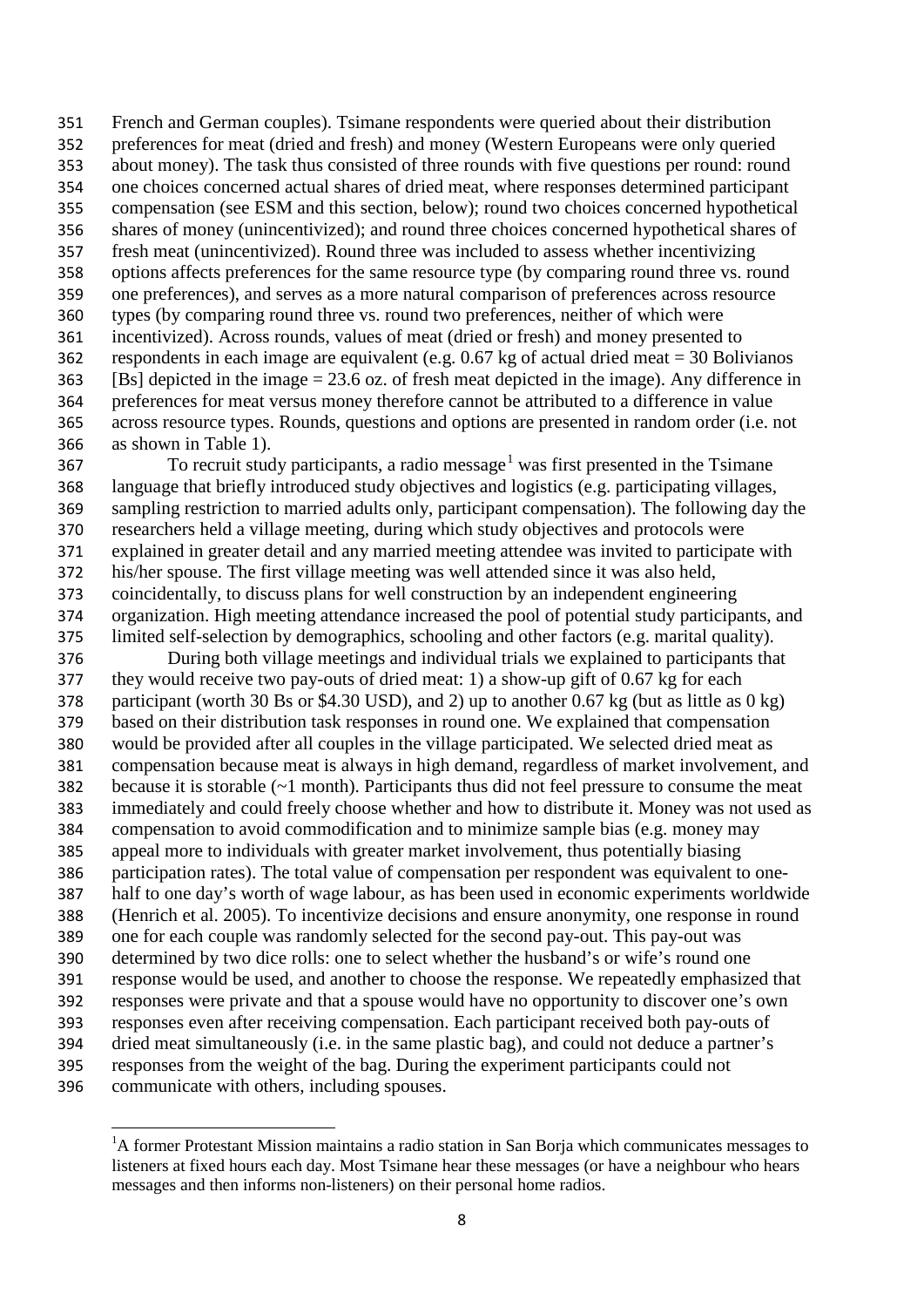Distribution task instructions were translated into Spanish and then Tsimane by a bilingual Tsimane research assistant and JS. To test translation accuracy the Tsimane instructions were then back-translated into Spanish by a different Tsimane researcher, and discussions among the two Tsimane and JS ensued until an effective translation was found. Considerable care was taken to explain the instructions simply, both verbally and using the laminated cards (see ESM). After explaining instructions to each respondent in private, the respondent was asked two questions to test their comprehension. All respondents correctly answered both questions before beginning the study. Respondents were informed that there was no right or wrong way to complete the task, and were repeatedly encouraged to ask questions if anything was unclear. To further ensure comprehension we explained to participants how a given resource was actually distributed between spouses while the participant was presented with each question (15 questions\*2 options/question\*2 partners/option=60 explanations/respondent). This combination of simultaneous visual presentation and verbal explanation ruled out the possibility that individuals were responding by rote without actually considering the efficiency-equality trade-off. Indeed, for each question most participants were observed to be correctly "doing the math" prior to responding. Participants were encouraged to carefully consider each option before responding, and to use as much time as needed. Once a response was provided the participant was asked if he/she was certain, while also being reminded of the implications for not having chosen the alternative. Participants were also asked to explain their responses using an open- ended format (i.e. "Why did you choose option A and not B?"). From these open-ended questions it was clear that respondents understood the task and actively considered the alternative on a question-by-question basis. The experimenter looked only at the laminated card (or bowls of dried meat) when participants responded to avoid inadvertent social cuing.

 To gain insight into respondents' task perception, respondents were asked post- experiment whether task decisions resembled those encountered in daily life (unrealistic=0, slightly realistic=1, realistic=2) and whether decisions were difficult (easy=0, slightly difficult=1, difficult=2). Over half of respondents (62% men, 55% women) perceived decisions as realistic; 68% of men and 66% of women perceived decisions as easy.

## 

## *2.3. Self-reported marital quality and socio-demographics*

 After the experiment, participants were queried about the frequency of serious verbal disputes with their spouse in the past three months (0=none, 1=once per month, 2=once per week, 3=several per week, 4=daily). Participants then reported, without prompts, the cause of their most frequent serious verbal disputes in the past three months. This open-ended, free- listing technique was used because it does not force respondents into selecting preconceived categories and allows for a more thorough account than otherwise possible. We focused on the most serious disputes because we reasoned that they would provide the most accurate recall. No restriction was placed on the number of disputes that one could mention. After each dispute was reported, we systematically queried participants about the relevance of other potential causes (Stieglitz et al. 2012b; Stieglitz et al. 2011). For example, if a wife reported a dispute over a husband's excessive alcohol consumption (one indicator of paternal disinvestment), we then asked the wife whether this dispute was also caused by the husband's neglect of particular subsistence tasks, childcare or domestic tasks, the husband's excessive social visitation, or other causes (see ESM for additional details).

 Age and marital duration were estimated based on a combination of methods described elsewhere (Winking et al. 2013). Parity, schooling, Spanish fluency and literacy were assessed during annual census updates conducted by the Tsimane Health and Life History Project. After the experiment husbands were asked about their wage labour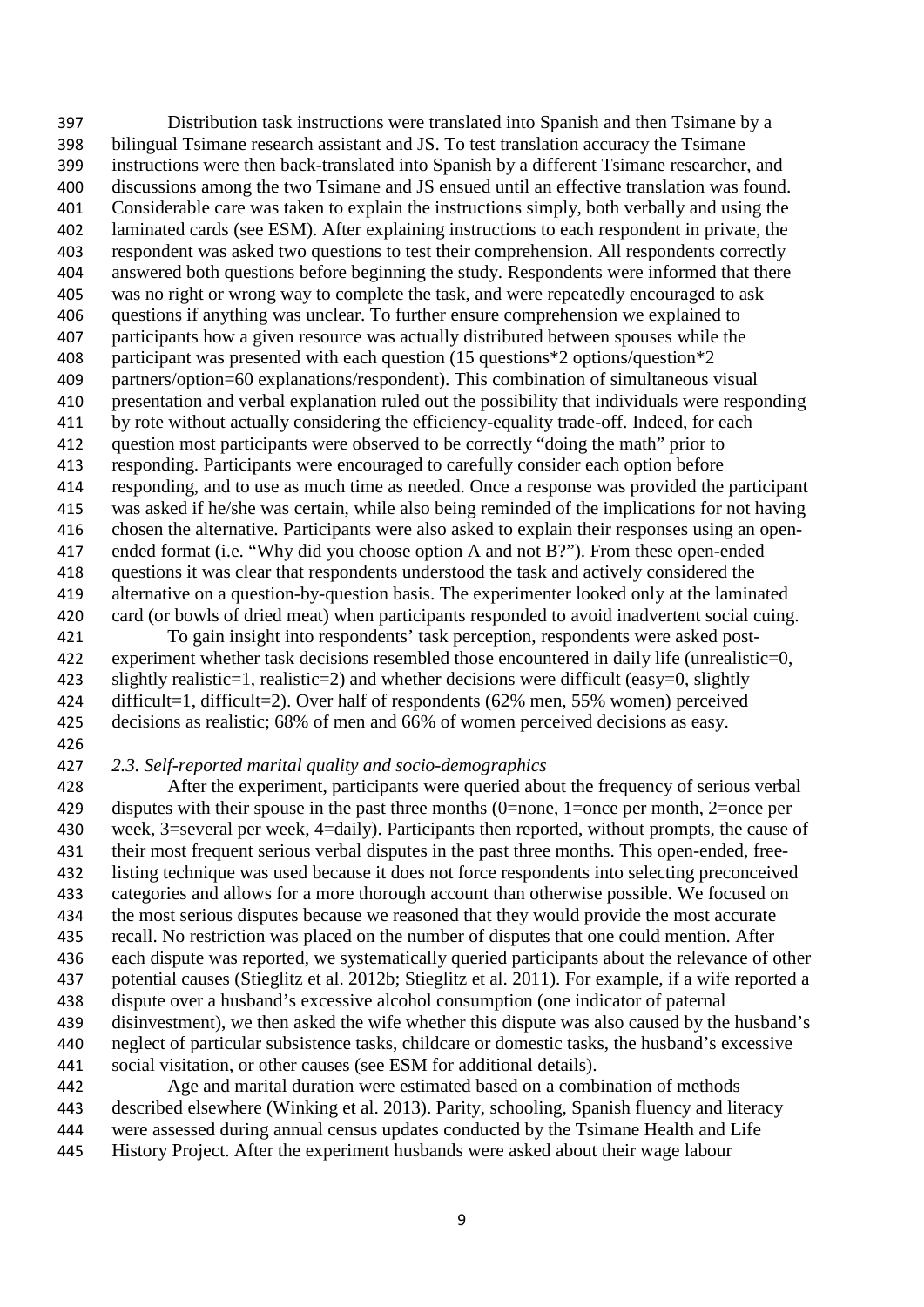involvement (i.e. time elapsed since the last wage opportunity, and daily earnings from this opportunity) to gain further insight into market participation.

 Mean±SD age of husbands and wives is 34.8±12.2 and 30.9±12.0, respectively. 449 Mean $\pm$ SD marital duration is 12.4 $\pm$ 10.5 years (range: 1 month-46 years), and mean $\pm$ SD 450 number of joint children is  $3.2\pm3.5$  (range: 0-13).

 Procedures for all methods were approved by the UNM Human Subjects Review Board, Tsimane government, village leaders and study participants.

 *2.4. Data analysis*

 Outcomes include responses to individual distribution task questions, and aggregate responses in a given round (see electronic appendix). The latter are used to classify respondents as follows: always maximize joint payoffs (efficient), always maximize a partner's payoff (extreme altruist), or always maximize own payoff (extreme selfish). To classify other respondents whose aggregate preferences are not represented, we calculate a ratio of "own payoff" to "couple payoff" summed over the five questions in a round. We calculate for the five questions the sum of own payoff divided by the sum of couple payoffs, which corresponds to the share of the total payoff retained by the respondent. If this share equals 0.5 then respondents are classified as "symmetric-inequality averse" (i.e. their preference is symmetric around question #3); if this share is greater (or lower) than 0.5 respondents are classified as "asymmetric selfish" (or "asymmetric altruist"). Respondents who did not select option B for question #3 are classified as "irrational".

 We utilize both within- (P1) and between-subjects (P2-P4) comparisons to test predictions. Chi-square and Mann-Whitney *U* tests are used for descriptive analyses. Generalized estimating equations (GEE) analyses are used to model effects of resource type on the probability of choosing an efficient distribution. This method accounts for the correlated structure of a dependent variable arising from repeated measures on the same individual (Liang and Zeger 1986). There is no standard absolute goodness-of-fit measure with the GEE method (Pan 2001), which does not make distributional assumptions and uses a quasi-likelihood rather than full likelihood estimation approach (see Pan 2001 for a general formulation). Logistic regression is used for between-subjects analyses to model the probability of being classified as efficient (or selfish, etc.) based on aggregate preferences. A stepwise approach is used to fit regression models. Parameter estimates are reported as odds ratios (ORs) or predicted probabilities. GEE and logistic regressions assume that between- subjects measurements are independent, which may not be realistic if spousal distribution preferences are correlated (P3). We therefore repeated analyses after including a random intercept for couple ID in mixed effects logistic regressions, although couple ID did not yield a significant variance estimate or affect results. Fixed effects of village ID and distribution task question number (indicating degree and direction of inequality) were also not significant and omitted. For all continuous predictors we tested for non-linear associations using quadratic or cubic terms. To test for population-level differences in money distribution preferences we merged French and German samples into one "Western European" sample; differences between French and Germans have been reported elsewhere (Beblo et al. 2015) and are not of primary interest here.

## **3. RESULTS**

 *3.1. Classification of Tsimane spouses based on aggregate distribution task preferences* No respondent is classified as "extreme selfish" or "irrational" for either resource type (meat [dried or fresh] or money). When meat distribution options are incentivized (dried meat), all respondents choose efficiency (Figure 1). When meat distribution options are not incentivized (fresh meat), all husbands and nearly all wives (96%) still choose efficiency,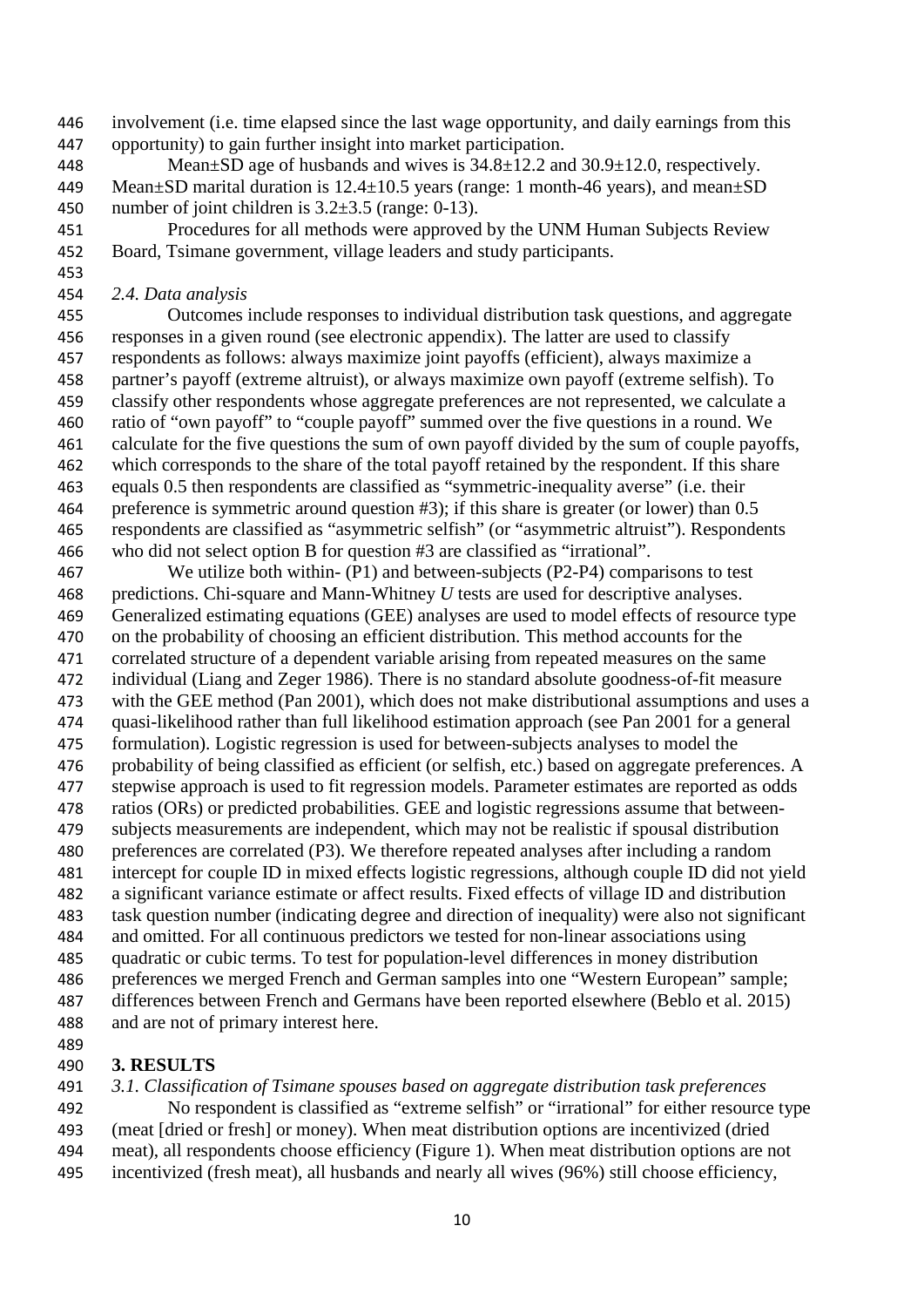| 496 | indicating that incentivizing options does not strongly affect preferences for the same general            |
|-----|------------------------------------------------------------------------------------------------------------|
| 497 | resource type.                                                                                             |
| 498 | For money, most husbands (87%) and wives (70%) choose efficiency. Wives not                                |
| 499 | consistently preferring efficiency are either asymmetric selfish (hereafter "selfish" unless               |
| 500 | otherwise noted, 13%), asymmetric altruistic (8%), symmetric-inequality averse (hereafter                  |
| 501 | "symmetric", 6%) or extreme altruistic (4%). Selfish wives are more likely than other wives                |
| 502 | to report a spousal dispute over paternal disinvestment (86% vs. 17%, Fisher's Exact                       |
| 503 | p=0.001) (Table S1), but do not differ from other wives in terms of demographics, indicators               |
| 504 | of modernization or task perception. Husbands not consistently preferring efficiency are                   |
| 505 | either selfish (6%), symmetric (6%) or extreme altruistic (2%) <sup>2</sup> (Figure 1). Efficient husbands |
| 506 | are more likely than other husbands to be fluent in Spanish (63% vs. 29%, Fisher's Exact                   |
| 507 | p=0.096) and earn more per day from their last wage opportunity (mean=68 vs. 57 Bs, Mann-                  |
| 508 | Whitney U $p=0.081$ ) (Table S2). Wives are less likely than husbands to choose efficiency                 |
| 509 | $(\chi^2=4.50, p=0.034, 106$ individuals), are more likely to be asymmetric altruistic (Fisher's           |
| 510 | Exact p=0.059), but are not more likely to be selfish ( $\chi^2$ =1.77, p=0.184).                          |
| 511 |                                                                                                            |
| 512 | Insert Figure 1 here                                                                                       |
| 513 |                                                                                                            |
| 514 | 3.2. Is greater resource fungibility (i.e. money vs. meat) associated with reduced preference              |
| 515 | for joint efficiency (P1)? Yes.                                                                            |
| 516 | Tsimane respondents selected the inefficient option for 6.1% of observations <sup>3</sup> , and            |
| 517 | 90.4% (47/52) of inefficient responses occur with money as the resource type. Probability of               |
| 518 | choosing efficiency is much lower for money (adjusted OR <sub>Money</sub> =0.087, 95% CI: 0.02-0.38,       |
| 519 | p=0.001) after controlling for potential confounders including demographics and indicators of              |
| 520 | marital quality, modernization and task perception (Table S3). Holding significant                         |
| 521 | confounders constant (at the sample mean), the predicted probability of choosing efficiency is             |
| 522 | 0.99 for meat and 0.92 for money; these probabilities do not change after including fixed                  |
| 523 | effects of village ID and distribution task question number (indicating degree and direction of            |
| 524 | inequality), which are not significant. Across resource types, inefficient responses of both               |
| 525 | husbands and wives are equally prevalent based on whether a husband or wife receives the                   |
| 526 | greater resource share (i.e. half of inefficient responses [husbands: 8/16, wives: 18/36] occur            |
| 527 | when a wife receives the greater share, and half occur when a husband receives the greater                 |
| 528 | share) (Figure S2). Resource type effect size is therefore similar if regressions are restricted           |
| 529 | to question #'s $1-2$ (inequality favours wife) or to question #'s $4-5$ (inequality favours               |
| 530 | husband). Inclusion of separate interaction terms between resource type and either age, sex or             |
| 531 | number of joint children does not yield significant parameter estimates.                                   |
| 532 |                                                                                                            |
| 533 | 3.3. Is lower self-reported marital quality associated with inefficient – particularly selfish –           |

- *money distribution preferences (P2)?* Yes.
- Inefficient preferences can result from selfishness, altruism or inequality aversion, but analyses in section 3.2 do not distinguish between these alternatives. To test P2 it is therefore necessary to conduct between-subjects analyses using aggregate responses.

 $\overline{\phantom{a}}$ 

Total $\neq$ 100 due to rounding.

<span id="page-11-1"></span><span id="page-11-0"></span>For consistency the sample is restricted to distribution preferences for fresh meat and money (both of which are unincentivized and elicited using hypothetical resources); preferences for dried meat (which are incentivized and elicited using the actual resource) are omitted from analyses. Moreover, for each resource type responses to question #3 (where there is no efficiency-equality trade-off) are omitted because no respondent selected the irrational option A. The analysis sample is thus 848 observations (2 resource types [fresh meat and money]\*4 questions/type\*106 respondents).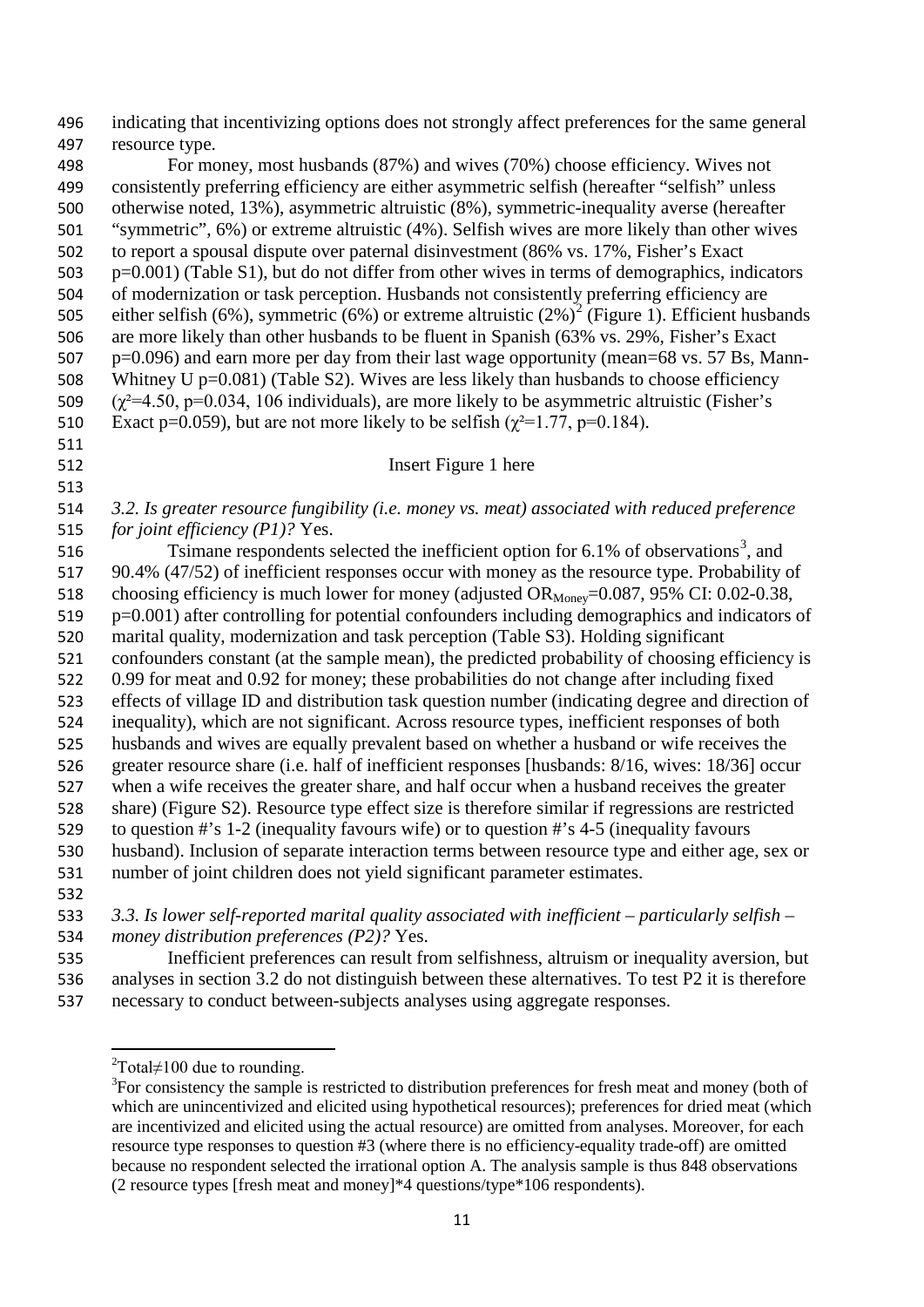538 Sixty-nine percent of respondents (66% husbands, 72% wives,  $\gamma^2$ =0.396, p=0.529) reported having a serious verbal dispute with a partner in the past three months. Respondents who reported having a dispute are more likely paired with someone who likewise reported a 541 dispute ( $\chi^2$ =6.324, p=0.012), indicating spousal consistency in reporting. Further, respondents who reported having a dispute over paternal disinvestment (15% husbands, 26% wives,  $\gamma^2$ =2.065, p=0.151) are more likely paired with someone who also reported this same type of 544 dispute (Fisher's Exact p=0.023). Disputes over paternal disinvestment are among the most commonly free-listed disputes by both sexes (Figure S3).

 As predicted, those reporting paternal disinvestment disputes are more likely to be 547 selfish (OR<sub>Disinvestment</sub>=12.6, 95% CI: 2.93-54.28, p=0.001). Respondents reporting any 548 disinvestment dispute trend toward being less efficient (OR<sub>Disinvestment</sub>=0.38, 95% CI: 0.14- 1.07, p=0.067), but this negative effect weakens slightly after including demographic controls 550 (OR<sub>Disinvestment</sub>=0.47, 95% CI: 0.16-1.39, p=0.172, controlling for age, age<sup>2</sup> and sex). However, respondents reporting any recent dispute are not less likely than other respondents to choose efficiency, but trend toward being less altruistic after controlling for potential 553 confounders (adjusted OR<sub>Dispute Reported</sub>=0.258, 95% CI: <0.01-2.02, p=0.1) (Table 2). No indicator of modernization or task perception is significantly associated with aggregate distribution task preferences in bivariate or stepwise regressions, thus ruling out these potential confounders. The fact that preferences for inefficiency and greater selfishness are associated with paternal disinvestment disputes – but not any dispute (Table 2) – reduces the possibility that other types of marital conflicts influence this association. Indeed, in separate analyses (not shown) aggregate distribution task preferences among respondents reporting disputes other than paternal disinvestment (e.g. over a wife's "neglect" of domestic work, see Figure S3) are not significantly different from respondents reporting no such disputes. We find no significant interaction effect of sex and dispute reports (over paternal disinvestment or other causes) on preferences. Similarly, no indicator of modernization interacts with dispute reports to affect preferences.

#### Insert Table 2 here

## *3.4. Are distribution preferences of spouses correlated (P3)?* Partially.

 To test P3 we restrict analyses to money distribution preferences given limited variance in meat distribution preferences. Seventy-four percent of efficient husbands (n=46) are paired with efficient wives, compared to 33% of selfish (n=3), 0% of altruistic (n=1) and 67% of symmetric husbands (n=3) (Figure 2). Efficient husbands are less likely than other 573 husbands to be paired with selfish wives  $(OR_{Hushand\text{ efficient}}=0.127, 95\% \text{ CI: } 0.02-0.78,$  p=0.026, n=53), and efficient husbands are more likely (albeit not significantly) paired with 575 efficient wives (OR<sub>Husband efficient</sub>=3.778, 95% CI: 0.74-19.38, p=0.11). Sixty-seven percent of selfish husbands are paired with selfish wives, compared to 9% of efficient, 0% of altruistic and 33% of symmetric husbands (Figure 2). Selfish husbands are more likely paired with 578 selfish wives  $(OR_{Hushand selffish}=18.000, 95\% \text{ CI: } 1.38-235.69, \text{p}=0.028)$ . These results – while based on a small sample size – do not change controlling for schooling of each spouse, which is moderately positively correlated (Pearson *r=*0.37, p=0.006). Results also do not change controlling for task perception of each spouse, which is positively correlated for one but not 582 both indicators (agree task easy:  $\gamma^2 = 4.02$ , p=0.045; agree task realistic:  $\gamma^2 = 0.29$ , p=0.591). Spousal distribution preferences are not more strongly correlated with increasing martial duration, suggesting minimal/no convergence in preferences over time. 

Insert Figure 2 here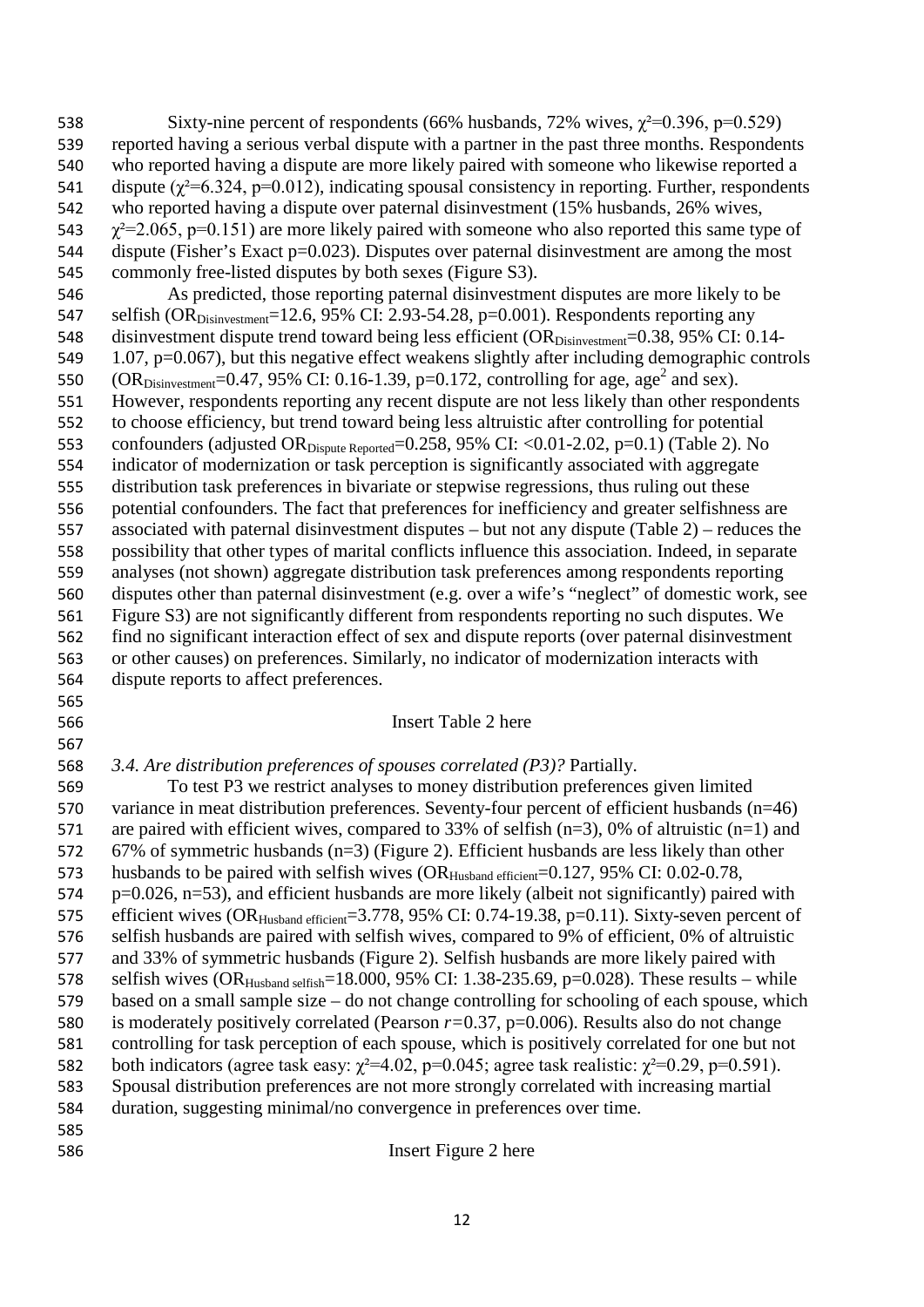## *3.5. Are efficient money distribution preferences more common among Tsimane than Western Europeans (P4)?* Yes.

 We restrict analyses of P4 to money distribution preferences since Western Europeans were not queried about preferences for other resource types. Tsimane husbands and wives are 591 more likely than Western Europeans to choose efficiency (husbands:  $87\%$  vs.  $56\%$ ,  $\gamma^2$ =15.87, 592 p<0.001, n=209; wives: 70% vs. 53%,  $\gamma$ <sup>2=4.80</sup>, p=0.028, n=209) (Figure 3; Table S4). The 593 group-level difference is significant controlling for age and sex (adjusted  $OR_{Tsinane} = 2.631$ , 95% CI: 1.56-4.45, p<0.001, n=418), and is not attenuated after including other demographic covariates (marital duration, spousal age difference or number of co-resident children). Inclusion of a group-by-age interaction term yields a significant parameter estimate (interaction p=0.01, controlling for sex), indicating that Western Europeans but not Tsimane are less likely to choose efficiency with age (Figure S4). Inclusion of additional interaction terms between group and other demographic predictors does not yield significant parameter estimates.

 Despite no Tsimane being classified as "extreme selfish", Tsimane wives are more likely than Western Europeans to exhibit selfish preferences (asymmetric selfish or extreme selfish) (wives: 13% vs. 3%, Fisher's Exact p=0.007; husbands: 6% vs. 7%, Fisher's Exact  $p=0.506$ . There is a significant group-by-sex interaction effect on the probability of exhibiting any selfish preference (interaction p=0.033, controlling for age) (Figure S5). Inclusion of other demographic predictors as either main effects or interacting with group does not yield significant parameter estimates.

 There are no group-level differences in the probability of exhibiting altruistic preferences (asymmetric altruist or extreme altruist) (Figure 3; Table S4). Tsimane husbands and wives are less likely than Western Europeans to prefer a symmetrical distribution 611 (husbands: 6% vs. 20%,  $\chi^2$ =5.87, p=0.015; wives: 6% vs. 30%,  $\chi^2$ =12.51, p<0.001). These group-level differences are significant controlling for age and sex (not shown); inclusion of other demographic predictors as either main effects or interacting with group does not yield significant parameter estimates.

Insert Figure 3 here

## **4. DISCUSSION**

 Using an experimental approach stipulating a trade-off between household efficiency and spousal equality in distributing production surplus, we find that Tsimane spouses strongly prefer efficient meat distributions. Meat distribution preferences are similar for unincentivized responses (Figure 1), and are consistent with a joint interest view that marriage in small-scale societies achieves economic efficiency and maximization of household production surplus (Isaac 1978b; Kaplan and Lancaster 2003; Lancaster and Lancaster 1983; Lovejoy 1981; Murdock and Provost 1973). The efficiency preference is apparent even though our distribution task does not specify who acquired the resource, which could in principle minimize salience of the perceived benefits provided by sex-specific economic specialization and complementarities between spouses' distinct productive efforts. The fact that Tsimane women in particular prefer household efficiency – regardless of whether a wife or husband possesses meat – is not compatible with a separate interests view that women's mate choice is indifferent to men's willingness to provide acquired game for household consumption.

 Consistent with P1 we find a much stronger efficiency preference for meat compared to money, despite the fact that both resources are almost exclusively acquired by men in this socioecological context. Including numerous potential confounders does not influence the strong effect size of resource type, equivalent to an 11-fold increase in odds of choosing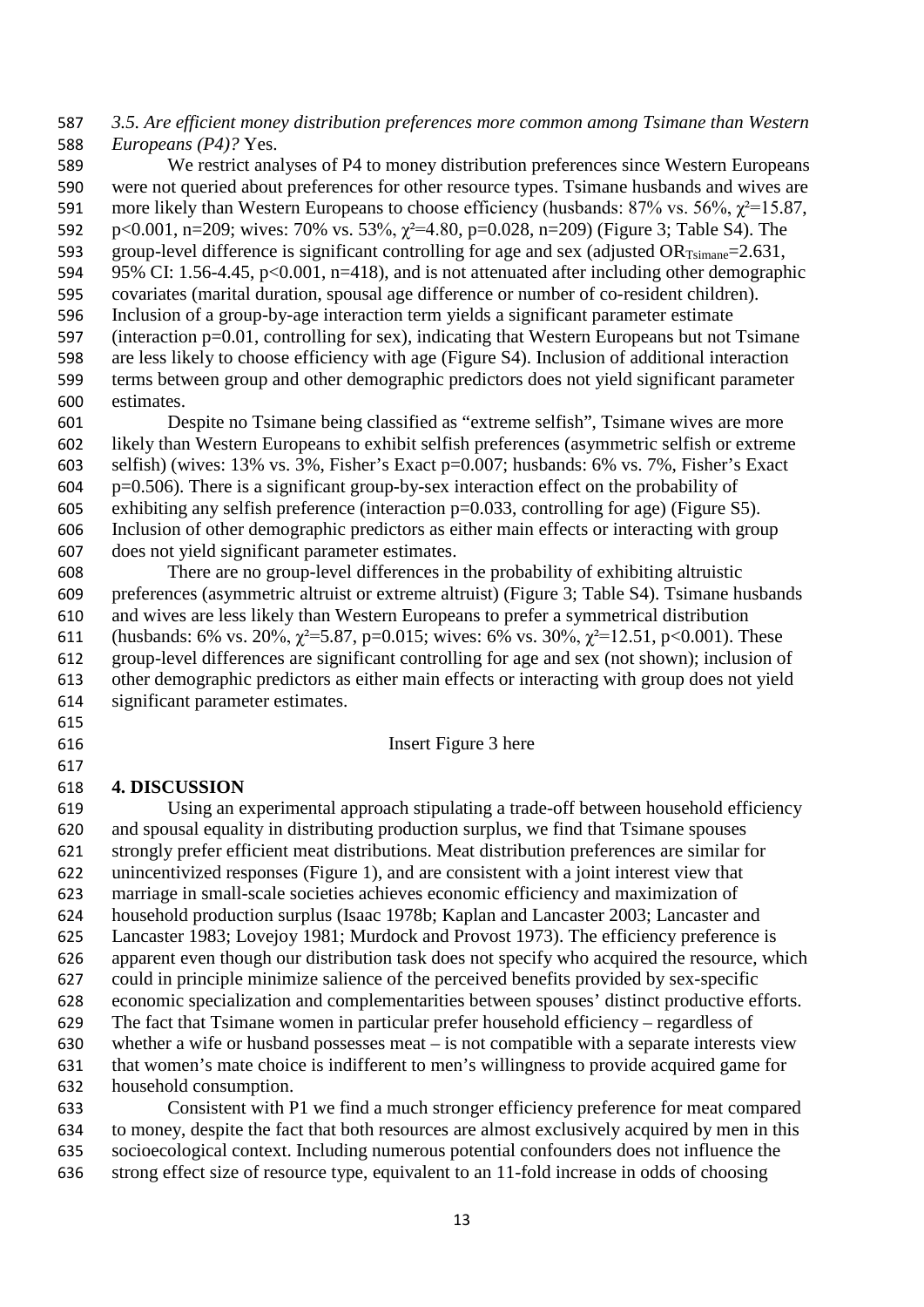efficiency for meat compared to money. While most spouses prefer efficiency over other distributions (Figure 1), inefficient preferences result from a combination of selfishness, altruism and inequality aversion. This variability in preferences is consistent with a hybrid approach containing elements of both joint and separate interests views of marriage (Table 1B) (Gurven et al. 2009). The preference for household inefficiency may be related to intra- household inequality aversion since no Tsimane prefers to maximize his/her own monetary payoff (extreme selfishness) and only 3% prefer to maximize a partner's payoff (extreme altruism). Despite the possibility of post-experiment payoff pooling resulting in an equal distribution regardless of revealed preferences, 22% of Tsimane (13% men, 30% women) prefer the inefficient but equal money distribution option at least once (47/530 round two observations [8.9%]), providing a lower bound prevalence of inequality aversion.

 Our finding that meat and money elicit different preferences is broadly consistent with prior experimental and neuroimaging research indicating that people make value-based decisions differently when faced with decisions about money versus either food or other concrete inedible payoffs (Rosati and Hare 2015). People exhibit fewer risk-seeking preferences and reduced reward discounting for money, even in small amounts, compared to desirable food or inedible prizes. Distinct brain regions also appear to underlie value-based decisions based on whether payoffs are monetary or not (Clithero and Rangel 2014). It has thus been suggested that different psychological processes motivate decisions about abstract compared to concrete payoffs of similar value. Money may uniquely influence decision- making because of its fungibility and liquidity, as people exhibit fewer risk-seeking preferences in experiments when money can be freely exchanged for other payoffs compared to when this ability is constrained (Rosati and Hare 2015). Taken together, this prior research – usually conducted in Western populations and in contexts where payoffs are not divided with others – suggests that expectations about resource fungibility and liquidity directly affect consumption decisions. The present study generalizes to a non-Western subsistence-level population the finding that money elicits different preferences for use compared to food, and provides an ultimate explanation for why resource fungibility and liquidity is central to understanding consumption and distribution preferences within households.

 We hypothesized that the greater fungibility of money compared to meat, and as a result the greater potential to squander money for individual fitness gain at a cost to the family (Stieglitz et al. 2012a), favours unique individual strategies to protect money against a partner's claims for consumption (Anderson and Baland 2002). As expected if these strategies are internalized, we find that spouses are more likely to reject household efficiency for an equal distribution of the highly fungible resource most vulnerable to exploitation by a partner. This finding is not compatible with a joint interest view that spouses are unequivocally motivated to maximize household production regardless of resource type. Resource fungibility may be one of several resource characteristics (e.g. in addition to variance in daily acquisition, degree of complementarity with other household investments) that influence perceptions of the marginal gains from individual consumption and distribution (Kaplan and Gurven 2005).

 Consistent with P2 we find that reported marital conflict over paternal disinvestment is associated with a nearly 13-fold increase in odds of revealing a selfish money distribution preference (Table 2). Greater preference for costly selfishness is uniquely associated with recent paternal disinvestment disputes, but not any other recent marital disputes, which is broadly consistent with prior research indicating that paternal disinvestment is the principal cause of intense verbal and physical conflict among Tsimane spouses (Stieglitz et al. 2012b). Paternal disinvestment thus presents a principal barrier to allocating household resources efficiently, as suggested by a separate interests view that spousal disagreement over appropriate use of household resources leads to costly selfish actions (Bloch and Rao 2002;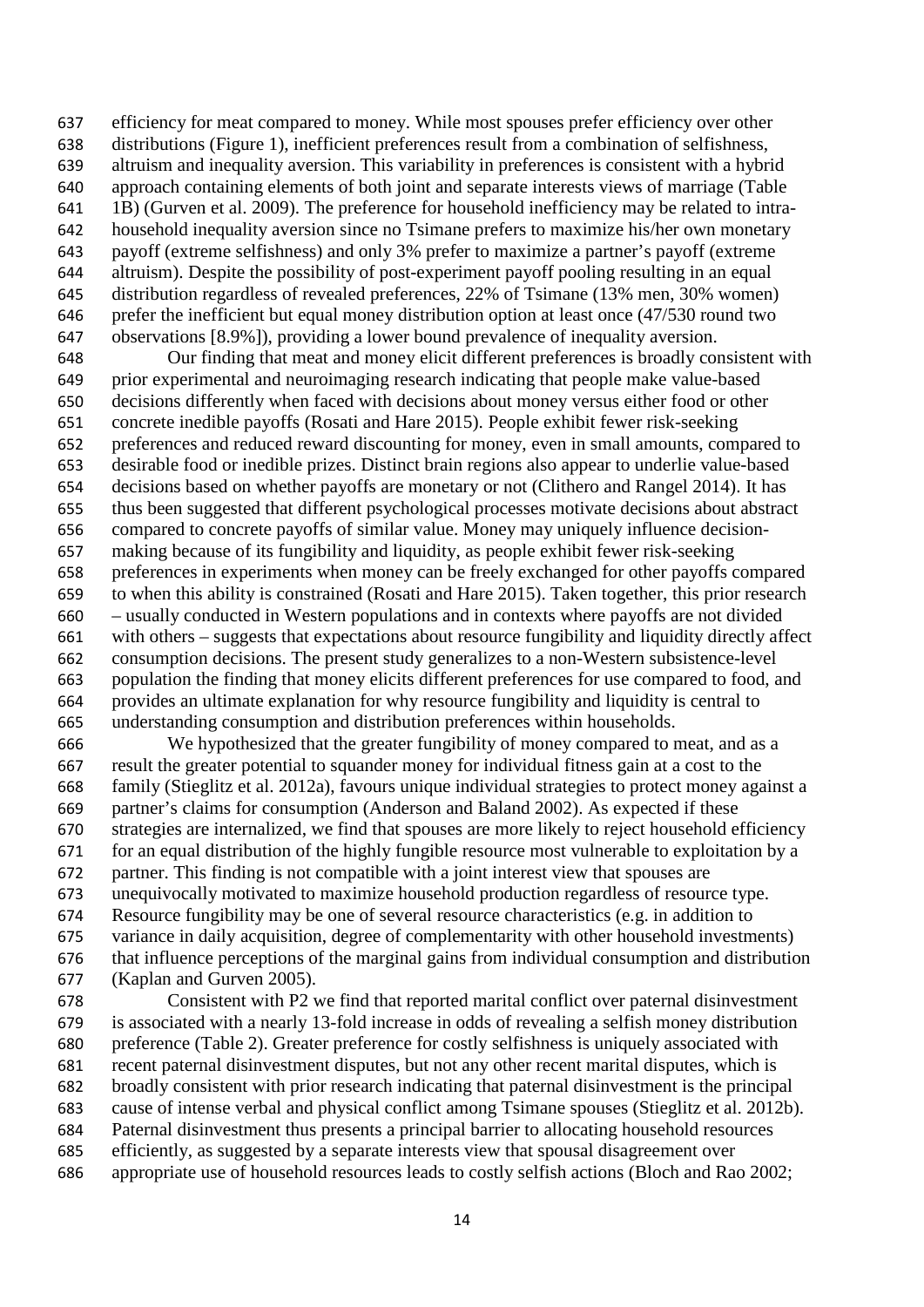Borgerhoff Mulder and Rauch 2009; Mani 2011; Munro et al. 2006). Experimental research in rural Kenya demonstrates that greater spousal heterogeneity in discounting preferences – similarly indicating differential consumption choices – leads to inefficient and selfish savings behaviour, whereas greater spousal homogeneity in preferences facilitates household efficiency in savings (Schaner 2015). Our results suggest that greater resource fungibility per se can promote costly selfish actions even among spouses with homogenous allocation preferences, and that actions are explained by factors impacting perceptions of individual fitness gains within and outside of marriage.

 Despite a small sample size, we find partial support for P3, as selfish husbands are significantly more likely than other husbands to be paired with selfish wives. Marital assortment may result from "market forces", i.e., consensus in the marriage market regarding desirable partner characteristics. If selfishness is a characteristic that most find undesirable in a partner, then selfish individuals should attract fewer partners and thus pair with the less desirable (in this case, other selfish individuals). Similar logic may explain why efficient husbands are less likely paired with selfish wives, although we cannot rule out alternative explanations (e.g. propinquity effects, preference for a partner with similar characteristics as oneself). Among Tsimane, work effort and productivity are important mate choice criteria for both sexes, spouses engage in similar levels of work effort, and time allocation to work for each spouse is positively associated with fertility (Gurven et al. 2009). Positive assortment by personality is also evident for traits such as agreeableness and conscientiousness (unpublished data), which may facilitate household coordination and efficiency. Spousal distribution preferences are not more strongly correlated with increasing marital duration, which ranges from one month to 46 years in the present sample. Assortment may therefore be due to initial preferences upon union formation rather than preference convergence over time. Odds of being paired with an efficient wife are nearly four-fold higher for efficient versus inefficient husbands, although the effect is not significant because of the small sample size of inefficient husbands (n=7, see Figure 2). Given the percentage of efficient and inefficient husbands paired with efficient wives (74% and 43%, respectively), a post-hoc power analysis indicates that a sample size of 125 husbands (a 136% increase from the current sample size) would be required to attain 80% power at an alpha of 0.05 with an identical unbalanced design. Obtaining this larger sample would have entailed visiting multiple additional Tsimane villages, which was not possible given various constraints. Nevertheless, prior experimental studies with larger sample sizes in rural Africa find that spouses with similar characteristics (e.g. level of schooling) generate greater household surplus (Munro et al. 2006; Schaner 2015), which is broadly consistent with the findings reported here.

 Consistent with P4, we find that Tsimane are more likely than Western Europeans to choose efficiency (Figure 3). We suggest that group-level differences in economic organization and degree of complementarity in parental investments motivate the observed differences in distribution preferences. Multiple lines of evidence (Henrich et al. 2005) indicate that common economic tasks affect basic values underlying preference formation, and that these values in turn affect temperament and behaviour. If these values are internalized, generalized and expressed, and if learning processes are adaptive and flexible, then the greater preference for monetary efficiency among Tsimane in a novel experimental situation may not be so surprising in light of their comparatively limited market exposure. Specialization in household production by sex that is characteristic of forager-horticulturalists can inform one's expectations of a spouse's preferences, such that even in an experiment Tsimane may expect a partner to behave in a similarly efficient manner. These expectations can sustain a high degree of cooperation throughout marriage, which may help explain why Tsimane efficiency preferences vary little with age (unlike for Western Europeans, see Figure S4). At the same time, a greater preference for selfishness among Tsimane women compared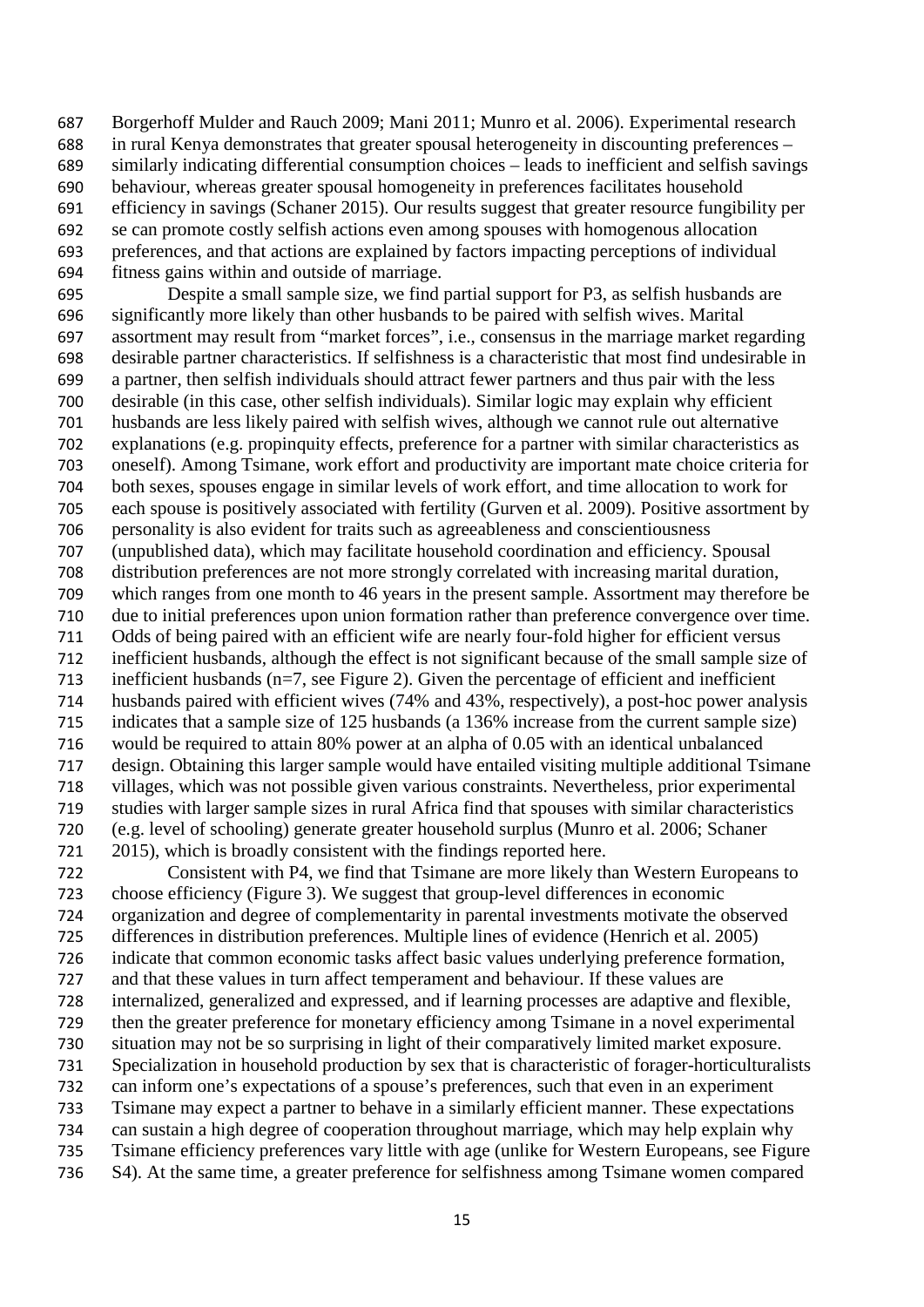to Western European women (Figure S5) suggests a willingness to sacrifice household efficiency for greater personal control of fungible and liquid resources. This preference can indicate a broader adaptive strategy employed by Tsimane women to protect money against a husband's claims for consumption, especially because monetary access is often male-

dominated and can result in costly paternal disinvestment.

## *4.1. Strengths and limitations*

 The research design minimizes response and sampling biases. Data are obtained independently from both spouses instead of only one spouse, permitting assessment of spousal consistency in reporting. Indeed, we find consistency in reporting recent verbal disputes in marriage (section 3.3). Study recruitment and participant compensation (section 2.2) also limited self-selection by demographics, degree of modernization and marital quality. Moreover we can rule out potential "contamination effects", which are expected if Tsimane participants, after completing the study, informed others of what to expect and thus biased others' distribution task responses. To test for such effects we examined whether distribution preferences within a village changed over time but found no such evidence. Regarding external validity, a majority of respondents indicated that distribution task questions resembled the types of decisions encountered in daily life (section 2.2). Variability in task perception did not significantly affect any outcome or modify effect sizes of primary predictors. The fact that no Tsimane exhibited an irrational distribution preference and the fact that all Tsimane correctly answered both pre-task comprehension questions suggests that Tsimane understood the task. Results of cross-population analyses (section 3.5) are not affected if irrational Western Europeans are omitted from analyses. Our study is the first to our knowledge to systematically compare resource distribution preferences among couples in subsistence-level and fully market-integrated populations using a common experimental framework.

 Nevertheless, resource transfers outside of the "laboratory" obviously cannot be prevented in experiments among spouses. If post-experiment transfers are indeed common then this affects our ability to correctly classify spouses based on their aggregate preferences (e.g. an "asymmetric-selfish" wife may transfer half of her resources to a husband post- experiment and thus prefer inequality aversion to selfishness). Relatedly, there are other possible explanations of altruistic preferences; altruistic spouses may allow or expect a partner to divide a resource equally among co-resident kin, and thus altruism could be a sign of partner respect even at the expense of household efficiency. Perhaps this helps explain why degree of offspring dependency is associated with inefficient distributions (see Table S3, Table 2). Alternatively, altruism could be a form of extra-pair mating effort, as predicted by a separate interests view of marriage, if reputational benefits of altruism entail extra-pair mating opportunities or other social benefits. Our inability to validate revealed preferences with subsequent behavioural measures represents a significant study limitation that hinders stronger interpretation of observed empirical patterns. Another study limitation is the small sample size, especially for testing P3. 

*4.2. Conclusion*

 Examination of spousal preferences for distributing household production surplus reveals evidence for both joint and separate interests views of marriage (Anderson et al. 1999). Shared and distinct spousal preferences are explained by ecological-, family-, and individual-level factors impacting perceptions of marginal gains within and outside the household. A hybrid approach explains intra- and inter-population variation in distribution preferences. Determining whether such preferences predict marital behaviour and outcomes should be a focus of future research.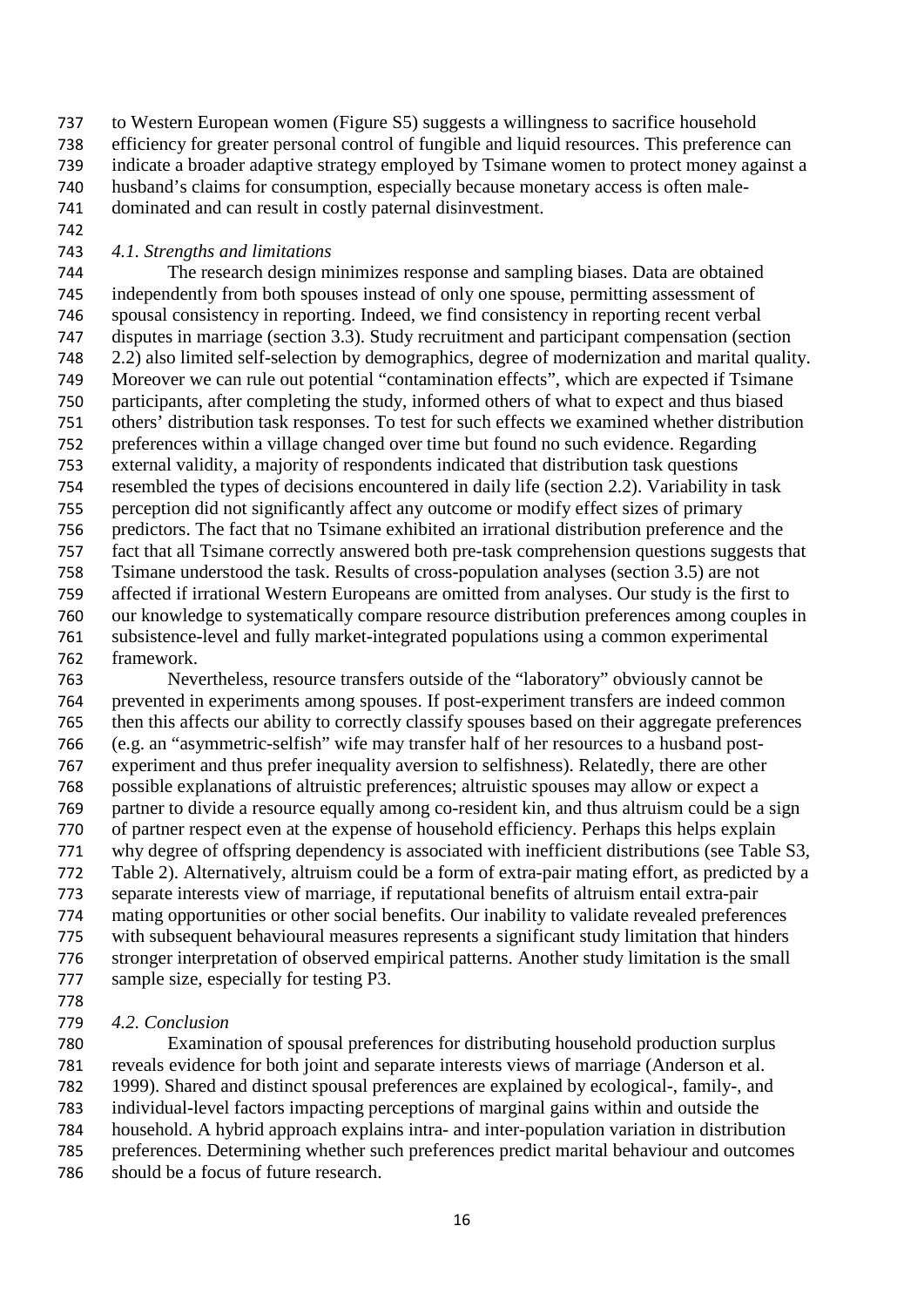## **ACKNOWLEDGMENTS**

 We thank the Tsimane couples that participated in this study, and Miguel Mayer Vie for assistance with study implementation. We thank Maguin Gutierrez Cayuba for assistance with translation, and Tsimane Health and Life History Project personnel for logistical 791 support. We also thank participants of the  $4<sup>th</sup>$  Behavioural and Experimental Economics (BEE) workshop at the Université de Lyon for providing useful comments that improved the quality of the manuscript. Two anonymous reviewers also provided constructive comments

- that improved the manuscript. Funding was provided by the Agence Nationale de la
- Recherche (ANR) Labex IAST, and by ANR grant SINT (ANR-15-CE33-0005-01).

## 

## **CONFLICT OF INTEREST**

None reported.

## 

## **ROLE OF THE FUNDING SOURCE**

 Funding sources had no direct involvement in study design, data collection, analysis, interpretation of data, or manuscript preparation or submission.

## **REFERENCES**

- Almas I, Armand A, Attanasio O, and Carneiro P. 2016. Measuring and Changing Control: Women's Empowerment and Targeted Transfers.
- Anderson KG, Kaplan H, Lam D, and Lancaster J. 1999. Paternal Care by Genetic Fathers and Stepfathers II. Evolution and Human Behavior 20(6):433-451.
- Anderson S, and Baland J-M. 2002. The Economics of Roscas and Intrahousehold Resource Allocation. The Quarterly Journal of Economics 117(3):963-995.
- Ashraf N. 2009. Spousal control and intra-household decision making: An experimental study in the Philippines. The American Economic Review:1245-1277.
- Ashraf N, Field E, and Lee J. 2014. Household Bargaining and Excess Fertility: An Experimental Study in Zambia. American Economic Review 104(7):2210-2237.
- Basu K. 2006. Gender and Say: a Model of Household Behaviour with Endogenously Determined Balance of Power\*. The Economic Journal 116(511):558-580.
- Beblo M, Beninger D, Cochard F, Couprie H, and Hopfensitz A. 2015. Efficiency-Equality Trade-off within French and German Couples–A Comparative Experimental Study. Annals of Economics and Statistics(117-118):233-252.
- Becker G. 1991. A Treatise on the Family. Cambridge: Harvard University Press.
- Behrman JR. 1988. Intrahousehold allocation of nutrients in rural India: Are boys favored? Do parents exhibit inequality aversion? Oxford Economic Papers:32-54.
- Bird R. 1999. Cooperation and conflict: The behavioral ecology of the sexual division of labor. Evolutionary Anthropology 8:65 - 75.
- Bird RB, Smith E, and Bird DW. 2001. The hunting handicap: costly signaling in human foraging strategies. Behavioral Ecology and Sociobiology 50(1):9-19.

 Bloch F, and Rao V. 2002. Terror as a bargaining instrument: A case study of dowry violence in rural India. The American Economic Review 92:1029-1043.

- Bobonis GJ. 2009. Is the allocation of resources within the household efficient? New evidence from a randomized experiment. Journal of political Economy 117(3):453- 503.
- Borgerhoff Mulder M, and Rauch K. 2009. Sexual conflict in humans: Variations and solutions. Evolutionary Anthropology 18:201-214.
- Chiappori P-A. 1988. Rational household labor supply. Econometrica: Journal of the Econometric Society:63-90.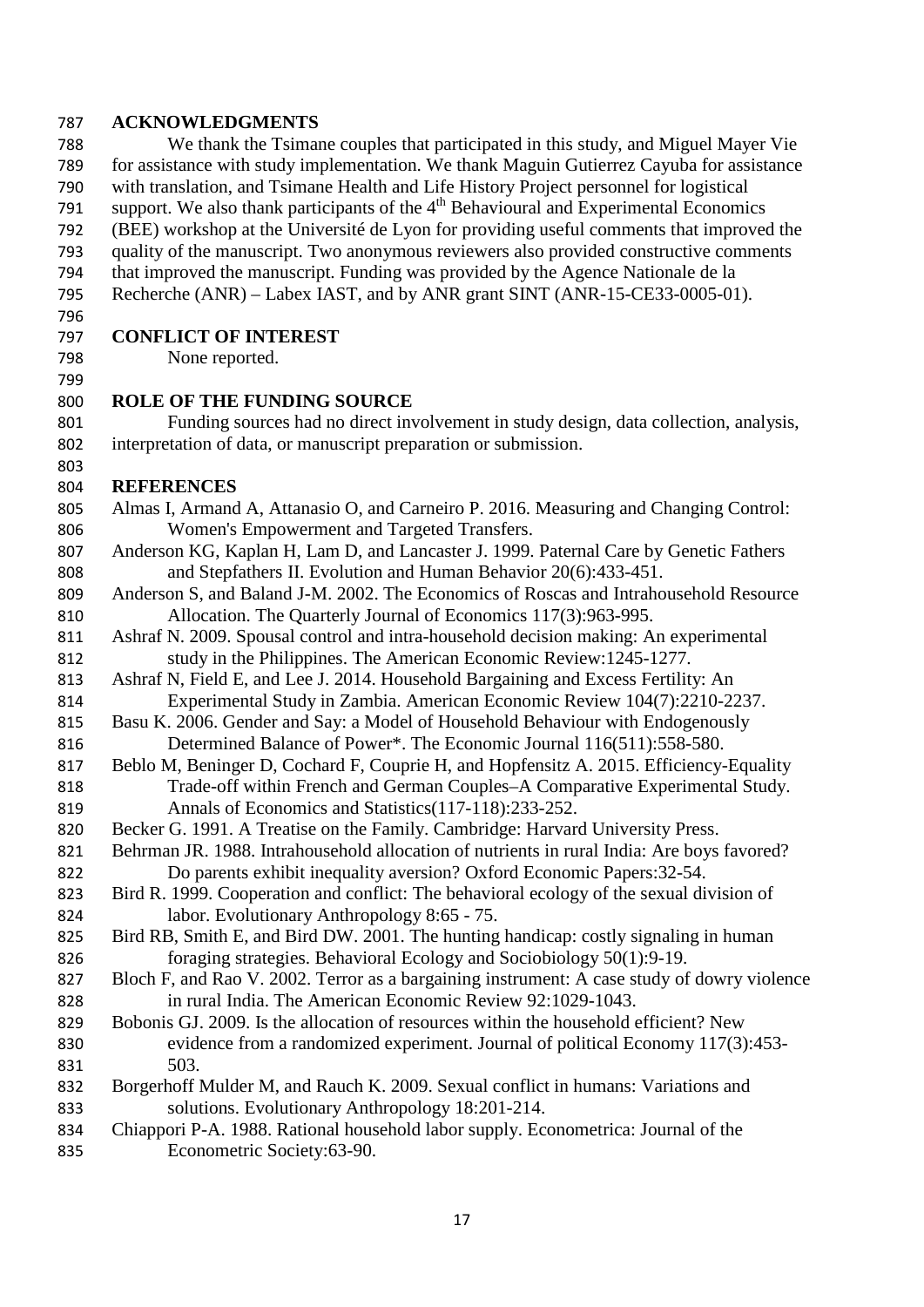- Clithero JA, and Rangel A. 2014. Informatic parcellation of the network involved in the computation of subjective value. Social cognitive and affective neuroscience 9(9):1289-1302.
- Cochard F, Couprie H, and Hopfensitz A. 2014. Do spouses cooperate? An experimental investigation. Review of Economics of the Household 12(4):1-26.
- Davies G. 1994. History of money. Cardiff: University of Wales Press.
- Del Boca D, and Flinn CJ. 2014. Household behavior and the marriage market. Journal of Economic Theory 150:515-550.
- Duflo E, and Udry C. 2004. Intrahousehold Resource Allocation in Cote d'Ivoire: Social Norms, Separate Accounts and Consumption Choices. National Bureau of Economic Research Working Paper Series No. 10498.
- Engle PL, and Nieves I. 1993. Intra-household food distribution among Guatemalan families in a supplementary feeding program: behavior patterns. Social Science & Medicine 36(12):1605-1612.
- Farmer A, and Tiefenthaler J. 1995. Fairness concepts and the intrahousehold allocation of resources. Journal of Development Economics 47(2):179-189.
- Flinn M. 1988. Mate guarding in a Caribbean village. Ethology and Sociobiology 9:1-28.
- Gurven M, and Hill K. 2009. Why do men hunt? A reevaluation of "man the hunter" and the sexual division of labor. Current Anthropology 50:51-74.
- Gurven M, Winking J, Kaplan H, von Rueden C, and McAllister L. 2009. A bargaining approach to marriage and the sexual division of labor. Human Nature 20:151-183.
- Hawkes K. 1991. Showing off: Tests of an hypothesis about men's foraging goals. Ethology and Sociobiology 12:29-54.
- Hawkes K, and Bliege Bird R. 2002. Showing off, handicap signaling, and the evolution of men's work. Evolutionary Anthropology 11(2):58-67.
- Heath R, and Tan X. Under review. Intrahousehold Bargaining, Female Autonomy, and Labor Supply: Theory and Evidence from India.
- 863 Henrich J, Boyd R, Bowles S, Camerer C, Fehr E, Gintis H, McElreath R, Alvard M, Barr A, Ensminger J et al. . 2005. "Economic man" in cross-cultural perspective: Behavioral experiments in 15 small-scale societies. Behavioral and Brain Sciences 28(06):795- 815.
- Hewlett B, and Hewlett B. 2008. A biocultural approach to sex, love, and intimacy in Central African foragers and farmers. Intimacies: Love and sex across cultures:37-64.
- Isaac G. 1978a. The food-sharing behavior of protohuman hominids. Scientific american.
- Isaac G. 1978b. The food-sharing behavior of protohuman hominids. Scientific American 238:90-108.
- Kaplan H, and Gurven M. 2005. The natural history of human food sharing and cooperation: a review and a new multi-individual approach to the negotiation of norms. In: Gintis H, Bowles S, Boyd R, and Fehr E, editors. Moral sentiments and material interests: The foundations of cooperation in economic life. Cambridge: MIT Press. p 75-113.
- Kaplan H, Hooper PL, Stieglitz J, and Gurven M. 2015. The Causal Relationship between Fertility and Infant Mortality. In: Kreager P, Winney B, Ulijaszek S, and Capelli C, editors. Population in the Human Sciences: Concepts, Models, Evidence: Oxford University Press. p 361-376.
- Kaplan H, and Lancaster J. 2003. An evolutionary and ecological analysis of human fertility, mating patterns, and parental investment. In: Wachter K, and Bulatao R, editors. Offspring: Fertility Behavior in Biodemographic Perspective. Washington, D.C.: National Academies Press. p 170 - 223.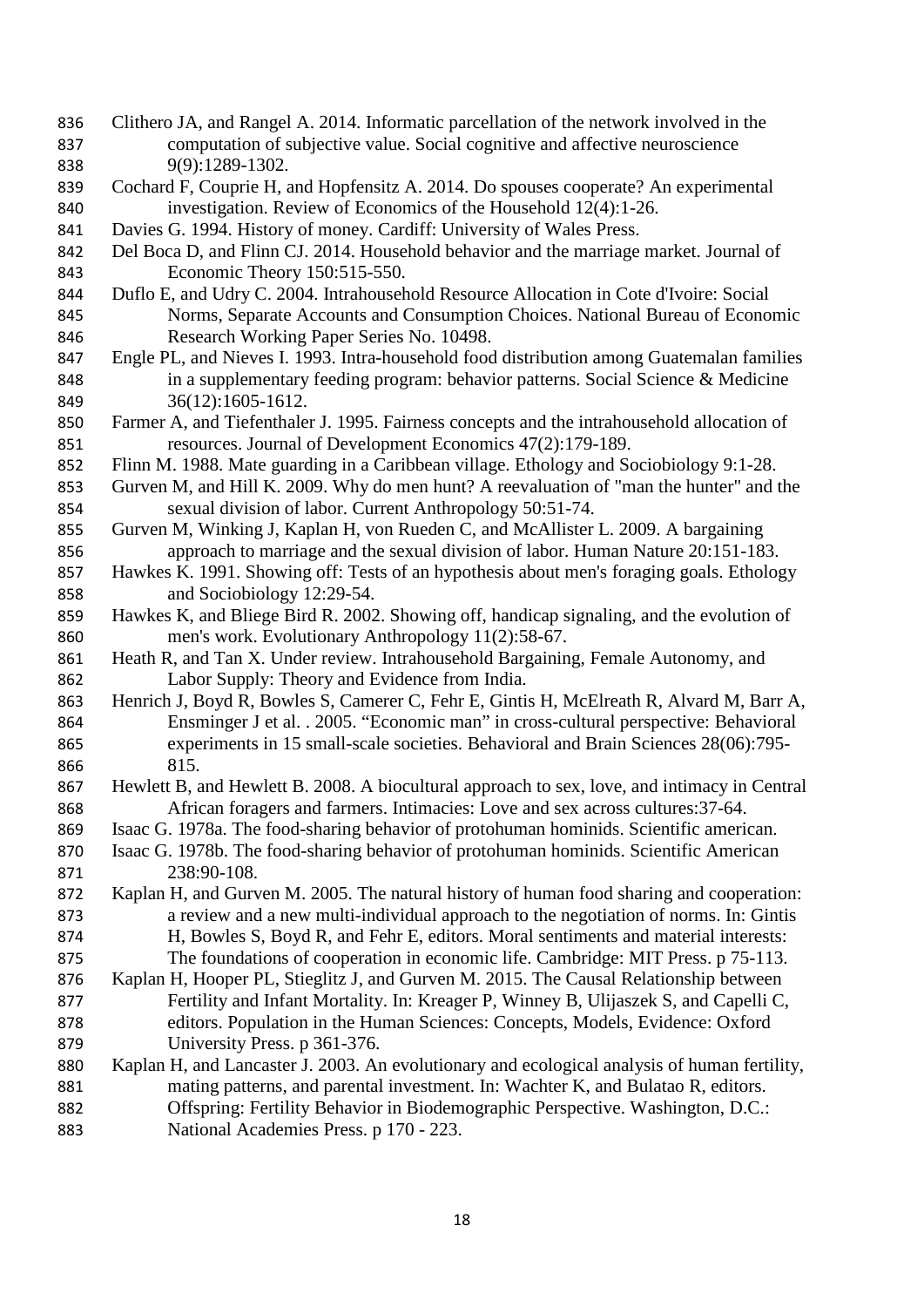- 884 Kramer KL, and Ellison PT. 2010. Pooled energy budgets: Resituating human energy-<br>885 allocation trade-offs. Evolutionary Anthropology: Issues, News, and Reviews 885 allocation trade-offs. Evolutionary Anthropology: Issues, News, and Reviews<br>886 19(4):136-147. 19(4):136-147.
- Lancaster J, and Lancaster C. 1983. Parental investment: The hominid adaptation. In: Ortner D, editor. How Humans Adapt: A Biocultural Odyssey. Washington: Smithsonian Institution. p 33-66.
- Liang K, and Zeger S. 1986. Longitudinal data analysis using generalized linear models. Biometrika 73:13 - 22.
- Ligon EA. 2011. Dynamic bargaining in households (with an application to Bangladesh). Available at SSRN 1776810.
- Lovejoy CO. 1981. The origin of man. Science 211(4480):341-350.
- Lundberg S, and Pollak RA. 1993. Separate Spheres Bargaining and the Marriage Market. The Journal of Political Economy 101(6):988-1010.
- Mani A. 2011. Mine, yours or ours? The efficiency of household investment decisions: an experimental approach. Coventry, UK: Department of Economics, University of Warwick CAGE Online Working Paper Series, Volume 2011 (Number 64).
- Manser M, and Brown M. 1980. Marriage and household decision-making: A bargaining analysis. International economic review:31-44.
- Maynard Smith J. 1977. Parental investment: A prospective analysis. Animal Behavior 25:1- 9.
- Mazzocco M. 2007. Household intertemporal behaviour: A collective characterization and a test of commitment. The Review of Economic Studies 74(3):857-895.
- Mcallister L, Gurven M, Kaplan H, and Stieglitz J. 2012. Why do women have more children than they want? Understanding differences in women's ideal and actual family size in a natural fertility population. American Journal of Human Biology 24(6):786-799.
- McElroy MB, and Horney MJ. 1981. Nash-Bargained Household Decisions: Toward a Generalization of the Theory of Demand. International Economic Review 22(2):333- 349.
- Munro A, Kebede B, Iversen V, Jackson C, and Verschoor A. 2006. What's love got to do with it? an experimental test of household models in East Uganda. London, UK: Department of Economics Working Paper, Royal Holloway University of London.
- Murdock G. 1949. Social structure. New York: Macmillan.
- Murdock GP, and Provost C. 1973. Factors in the division of labor by sex: A cross-cultural analysis. Ethnology 12(2):203-225.
- Pan W. 2001. Akaike's information criterion in generalized estimating equations. Biometrics 919 57(1):120-125.
- Parker G, Baker R, and Smith V. 1972. The origin and evolution of gamete dimorphism and the male-female phenomenon. Journal of Theoretical Biology 36:529-553.
- Phipps SA, and Burton PS. 1998. What's Mine is Yours? The Influence of Male and Female Incomes on Patterns of Household Expenditure. Economica 65(260):599-613.
- Reiches MW, Ellison PT, Lipson SF, Sharrock KC, Gardiner E, and Duncan LG. 2009. Pooled energy budget and human life history. American Journal of Human Biology 21(4):421-429.
- Rosati AG, and Hare B. 2015. Reward currency modulates human risk preferences. Evolution and Human Behavior.
- Schaner S. 2015. Do Opposites Detract? Intrahousehold Preference Heterogeneity and Inefficient Strategic Savings. American Economic Journal: Applied Economics 931 7(2):135-174.
- Smith EA, Bird RB, and Bird DW. 2003. The benefits of costly signaling: Meriam turtle hunters. Behavioral Ecology 14(1):116-126.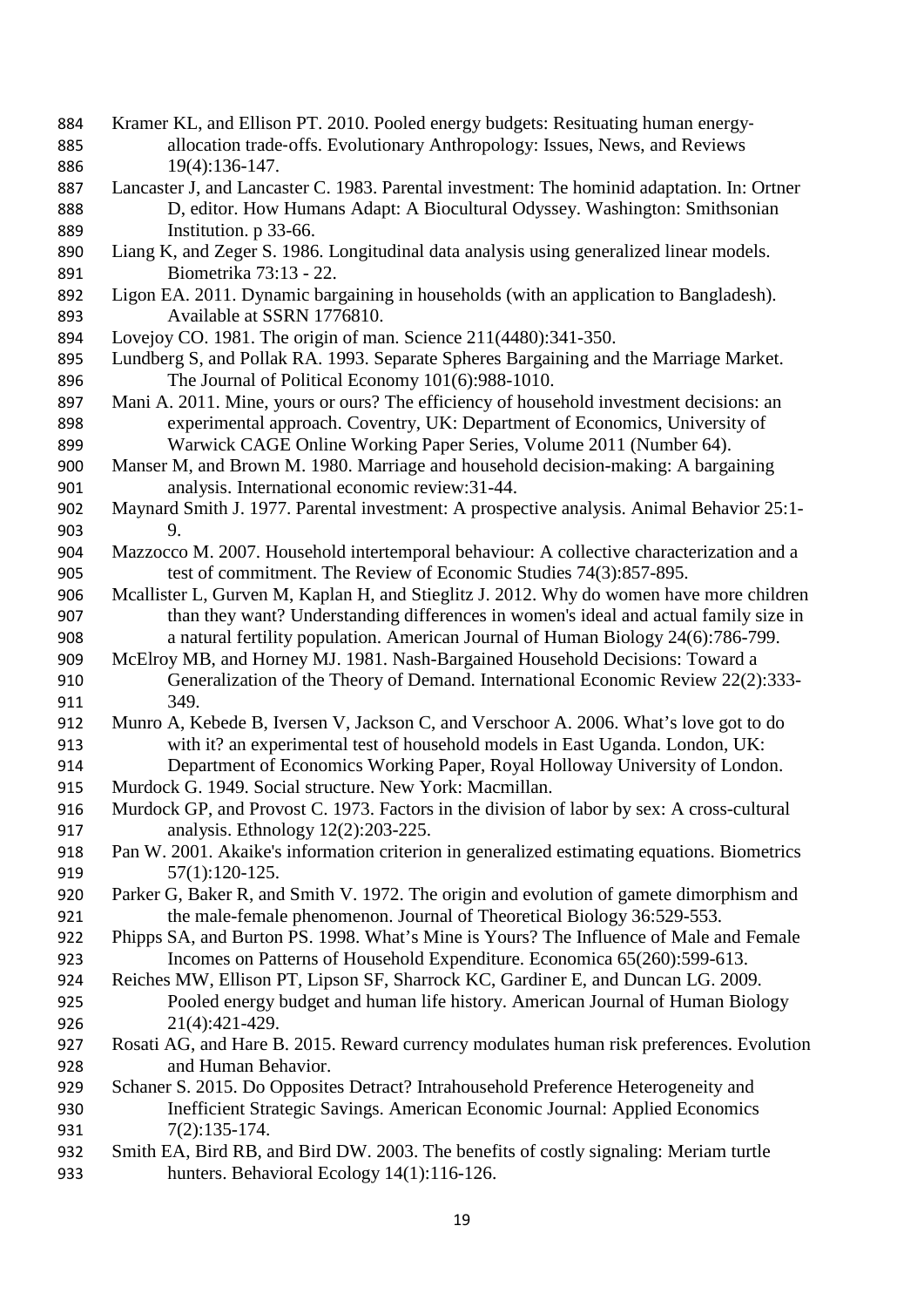- Stieglitz J, Blackwell AD, Gutierrez RQ, Linares EC, Gurven M, and Kaplan H. 2012a. Modernization, Sexual Risk-Taking, and Gynecological Morbidity among Bolivian Forager-Horticulturalists. Plos One 7(12):e50384.
- Stieglitz J, Gurven M, Kaplan H, and Winking J. 2012b. Infidelity, jealousy, and wife abuse among Tsimane forager–farmers: testing evolutionary hypotheses of marital conflict. Evolution and Human Behavior 33(5):438-448.
- Stieglitz J, Kaplan H, Gurven M, Winking J, and Vie Tayo B. 2011. Spousal violence and paternal disinvestment among Tsimane' forager-horticulturalists. American Journal of Human Biology 23:445-457.
- Trivers RL. 1972. Parental investment and sexual selection. In: Campbell B, editor. Sexual Selection and the Descent of Man, 1871-1971. Chicago: Aldine. p 136-179.
- Washburn S, and Lancaster C. 1968. The evolution of hunting. In: Lee R, and Devore I, editors. Man the hunter. Chicago: Aldine. p 293-303.
- Winking J, Kaplan H, Gurven M, and Rucas S. 2007. Why do men marry and why do they stray? Proceedings of the Royal Society Series B 274:1643-1649.
- Winking J, Stieglitz J, Kurten J, Kaplan H, and Gurven M. 2013. Polygyny among the Tsimane of Bolivia: an improved method for testing the polygyny–fertility hypothesis. Proceedings of the Royal Society of London B: Biological Sciences
- 280(1756):20123078.
- Wood BM, and Marlowe FW. 2013. Household and kin provisioning by Hadza men. Human Nature 24(3):280-317.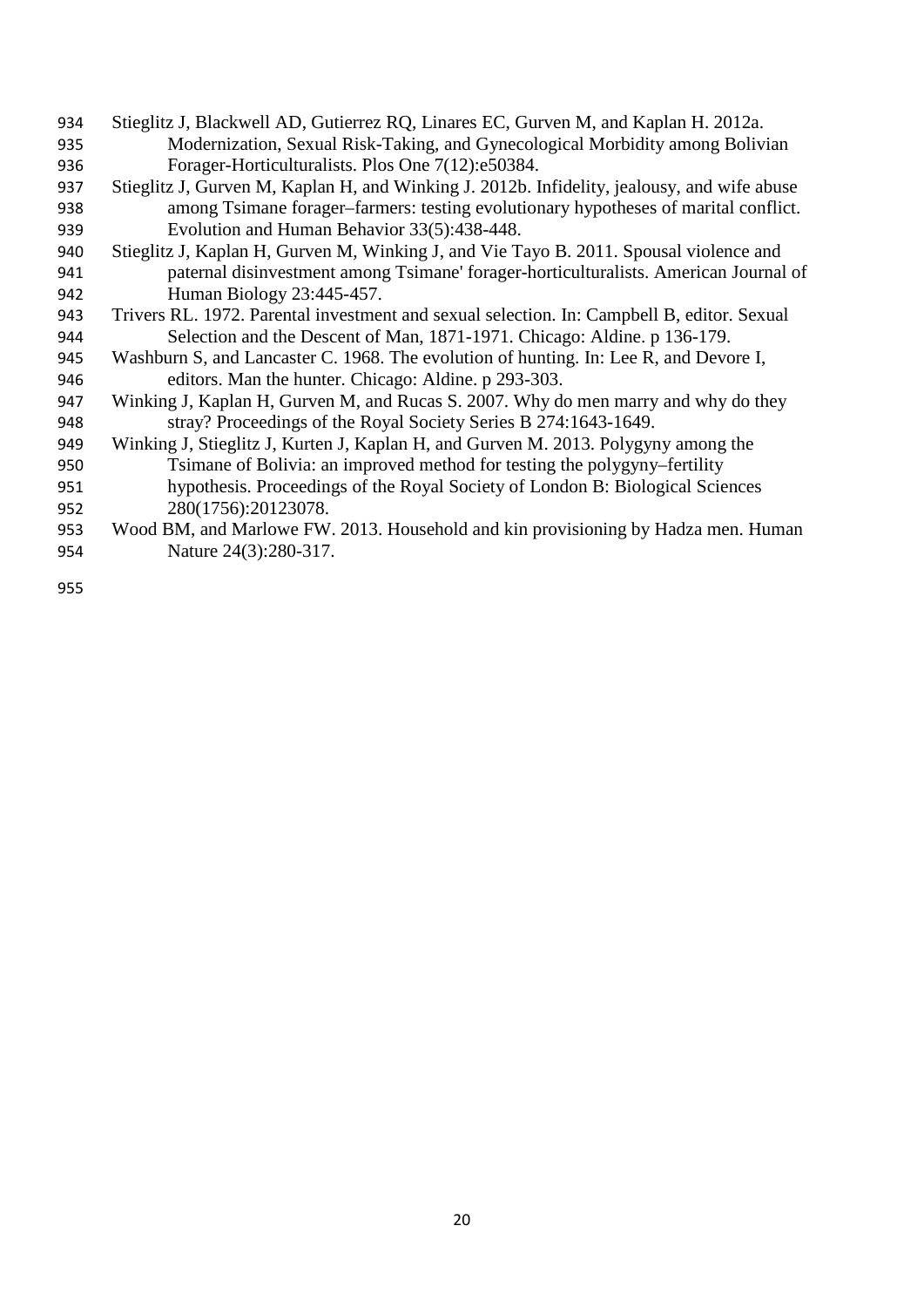## **TABLES AND FIGURES**

Table 1. A) Distribution task design. The task consists of three rounds and five questions/round. Respondents choose option A or B for each question. Spouses face a trade-off between equality and efficiency for every question except #3, where options A and B both offer equal divisions but B is also efficient. In round one respondents indicate their preferences for actual shares of dried meat (X=0.67 kilograms), and responses determine compensation. Round two choices concern hypothetical shares of money (unincentivized; X=30 Bolivianos). Round three choices concern hypothetical shares of fresh meat (unincentivized; X=0.67 kilograms). Rounds, questions and options are presented in random order (not as shown here). B) Classification of individuals based on their aggregate preferences. Efficient individuals maximize joint payoffs. Selfish individuals retain a disproportionate share (>0.5) of joint payoffs for themselves, whereas altruists retain <0.5 for themselves. Symmetric individuals choose equality instead of efficiency at least once, retaining an equal share (0.5) of joint payoffs as a partner.

| A)                                               | Option A               |                                                    | Option B   |            |                       |  |
|--------------------------------------------------|------------------------|----------------------------------------------------|------------|------------|-----------------------|--|
|                                                  | Payoff for             | Payoff for                                         | Payoff for | Payoff for |                       |  |
| Question $#$ in a given round                    | self                   | partner                                            | self       | partner    |                       |  |
|                                                  | $X*0.33$               | $X*0.33$                                           | $\Omega$   | X          |                       |  |
| $\overline{c}$                                   | $X*0.33$               | $X*0.33$                                           | $X*0.25$   | $X*0.75$   |                       |  |
|                                                  | $X*0.33$               | $X*0.33$                                           | $X*0.5$    | $X*0.5$    |                       |  |
|                                                  | $X*0.33$               | $X*0.33$                                           | $X*0.75$   | $X*0.25$   |                       |  |
| 5                                                | $X*0.33$               | $X*0.33$                                           | X          | 0          |                       |  |
| B)                                               |                        | Preference (#'s below indicate question #'s above) |            |            |                       |  |
| Classification of individuals based on aggregate |                        |                                                    |            |            | Consistent with which |  |
| preferences                                      | Option A               |                                                    | Option B   |            | view of marriage?     |  |
| EFFICIENT (maximize joint payoff)                |                        |                                                    | $1-5$      |            | Joint interest        |  |
| EXTREME ALTRUISTIC (max. spouse's payoff)        | $4 - 5$                |                                                    | $1-3$      |            | Hybrid                |  |
| EXTREME SELFISH (max. own payoff)                | $1 - 2$                |                                                    | $3 - 5$    |            | Separate interests    |  |
| <b>ASYMMETRIC- ALTRUISTIC</b>                    |                        | Multiple possibilities                             | Hybrid     |            |                       |  |
| <b>ASYMMETRIC - SELFISH</b>                      | Multiple possibilities |                                                    |            |            | Hybrid                |  |
| SYMMETRIC-INEQUALITY AVERSE                      | Multiple possibilities |                                                    |            |            | Hybrid                |  |
| <b>IRRATIONAL</b>                                | 3                      |                                                    |            |            | Neither               |  |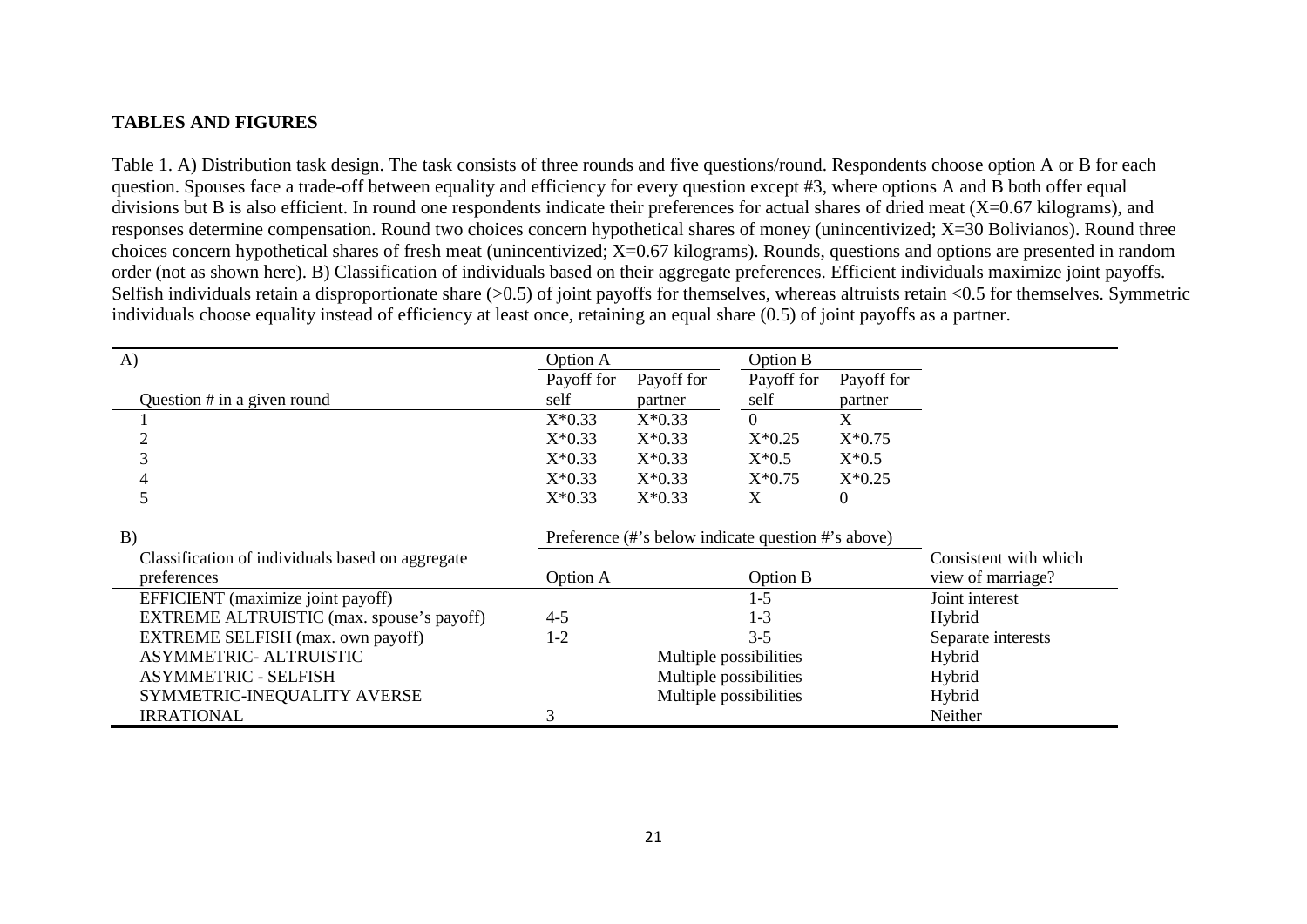|  |  |  |                                                                                                                  | Table 2. Determinants of being classified as efficient, selfish, altruistic, or symmetric-inequality averse based on aggregate money distribution preferences |  |
|--|--|--|------------------------------------------------------------------------------------------------------------------|---------------------------------------------------------------------------------------------------------------------------------------------------------------|--|
|  |  |  | (n=53 husbands and wives from the same marriage). Logistic regression coefficients are presented as odds ratios. |                                                                                                                                                               |  |

|                                                                                 | Bivariate models |                      |                         |           | Stepwise models |               |                         |           |
|---------------------------------------------------------------------------------|------------------|----------------------|-------------------------|-----------|-----------------|---------------|-------------------------|-----------|
|                                                                                 |                  |                      |                         |           |                 |               |                         |           |
| Predictor                                                                       | Efficient        | Selfish              | Altruistic <sup>h</sup> | Symmetric | Efficient       | Selfish       | Altruistic <sup>h</sup> | Symmetric |
| Indicator of reduced marital quality                                            |                  |                      |                         |           |                 |               |                         |           |
| Any dispute reported $^{\text{a}}$ (vs. not reported)                           | 1.237            | 1.061                | 0.311                   | 2.353     | -----           | -----         | 0.258                   | -----     |
| Any dispute over paternal disinvestment <sup>b</sup> (vs. not reported)         | $0.380^{1}$      | $12.600***$          | -----                   | 0.752     | -----           | ***<br>12.600 | -----                   | -----     |
| Demographic                                                                     |                  |                      |                         |           |                 |               |                         |           |
| $Agec$ (years)                                                                  | 0.806            | 0.982                | 5.928                   | 1.009     | 0.743           | $- - - - -$   | -----                   | -----     |
| $Age2$ (years)                                                                  | 1.003            | $--- - -$            | 0.969                   | -----     | 1.004           | -----         |                         | -----     |
| Sex=male                                                                        | $2.842**$        | 0.394                | 0.151                   | 1.000     | $3.314$ **      | $--- - -$     | 0.108                   | -----     |
| # joint children < age $10^d$                                                   | $0.669**$        | 1.184                | $2.122$ **              | 1.146     | -----           | -----         | $2.148***$              | -----     |
| Indicator of modernization                                                      |                  |                      |                         |           |                 |               |                         |           |
| Schooling <sup>e</sup> (years)                                                  | 1.012            | 1.063                | 0.666                   | 1.057     | ----            |               |                         |           |
| Fluent in Spanish (vs. not or partially)                                        | 2.066            | 0.654                | 0.246                   | 0.782     | -----           | -----         | -----                   | -----     |
| Partner schooling <sup>f</sup> (years)                                          | $0.916^*$        | $1.113$ <sup>*</sup> | 1.013                   | 1.080     | -----           | -----         | -----                   | -----     |
| Time since H's last wage opportunity <sup><math>g</math></sup> (months)         | 1.033            | 0.973                | 0.993                   | 0.905     | -----           | -----         | -----                   | -----     |
| H's daily wage from last opportunity <sup><math>\text{g}</math></sup> (2014 Bs) | 1.012            | 0.984                | 0.994                   | 0.992     |                 |               |                         | -----     |
| Task perception                                                                 |                  |                      |                         |           |                 |               |                         |           |
| Realistic (vs. not)                                                             | 1.739            | 0.437                | 0.943                   | 0.695     | ----            |               |                         |           |
| Easy (vs. not)                                                                  | 2.253            | 0.289                | 1.250                   | 0.471     | -----           |               | -----                   | -----     |

<sup>a</sup>Refers to serious verbal disputes with a partner in the past three months. <sup>b</sup>Dispute causes were free-listed by respondents without prompts. Paternal disinvestment includes excessive alcohol consumption, infidelity (perceived or real) or irresponsible use of money (see Stieglitz et al. 2011, 2012). <sup>c</sup>Marital duration is strongly correlated with age (Pearson *r*=0.83, p<0.001) and is not a significant predictor in univariate models; marital duration is thus omitted. Spousal age difference (H-W, years) is also not a significant predictor and is omitted. divident has any living children from prior unions (vs. none) is not a significant predictor and is omitted (# of children from prior unions [total or < age 10] is also not significant). <sup>e</sup>Literacy (vs. none or partial) is not a significant predictor and is omitted. Neither partner literacy nor partner Spanish fluency are significant predictors and are omitted. <sup>g</sup>As reported by husband; logged value also yields a nonsignificant result. <sup>h</sup> Includes both "asymmetric altruistic" and "extreme altruistic" classifications. <sup>i</sup> No altruist reported a dispute over paternal disinvestment. \* p≤0.1  $p≤0.05$  \*\*\*p≤0.01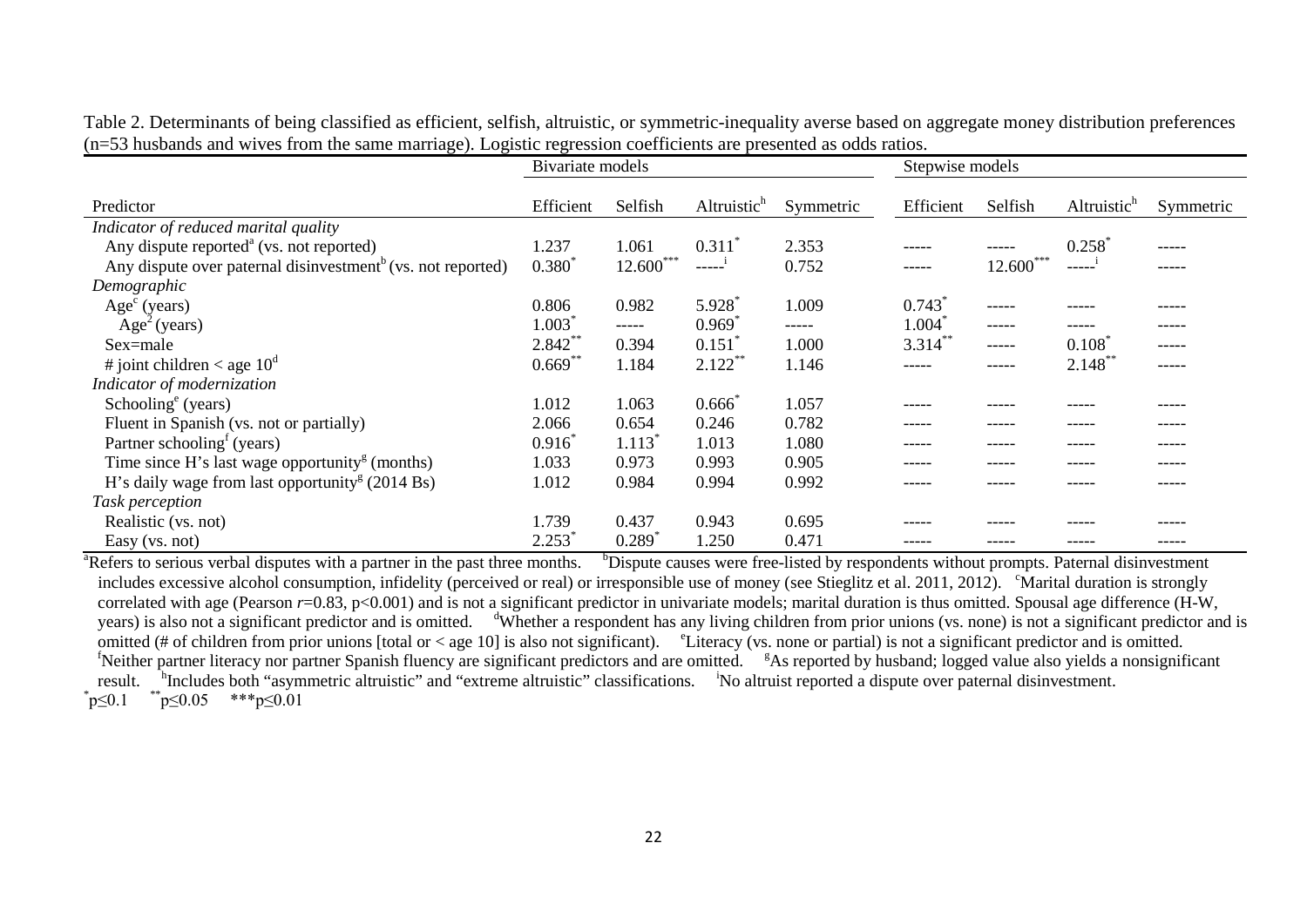Figure 1. Classification of husbands (H) and wives (W) based on aggregate distribution task preferences for each resource type (n=53 husbands and wives from the same marriage).

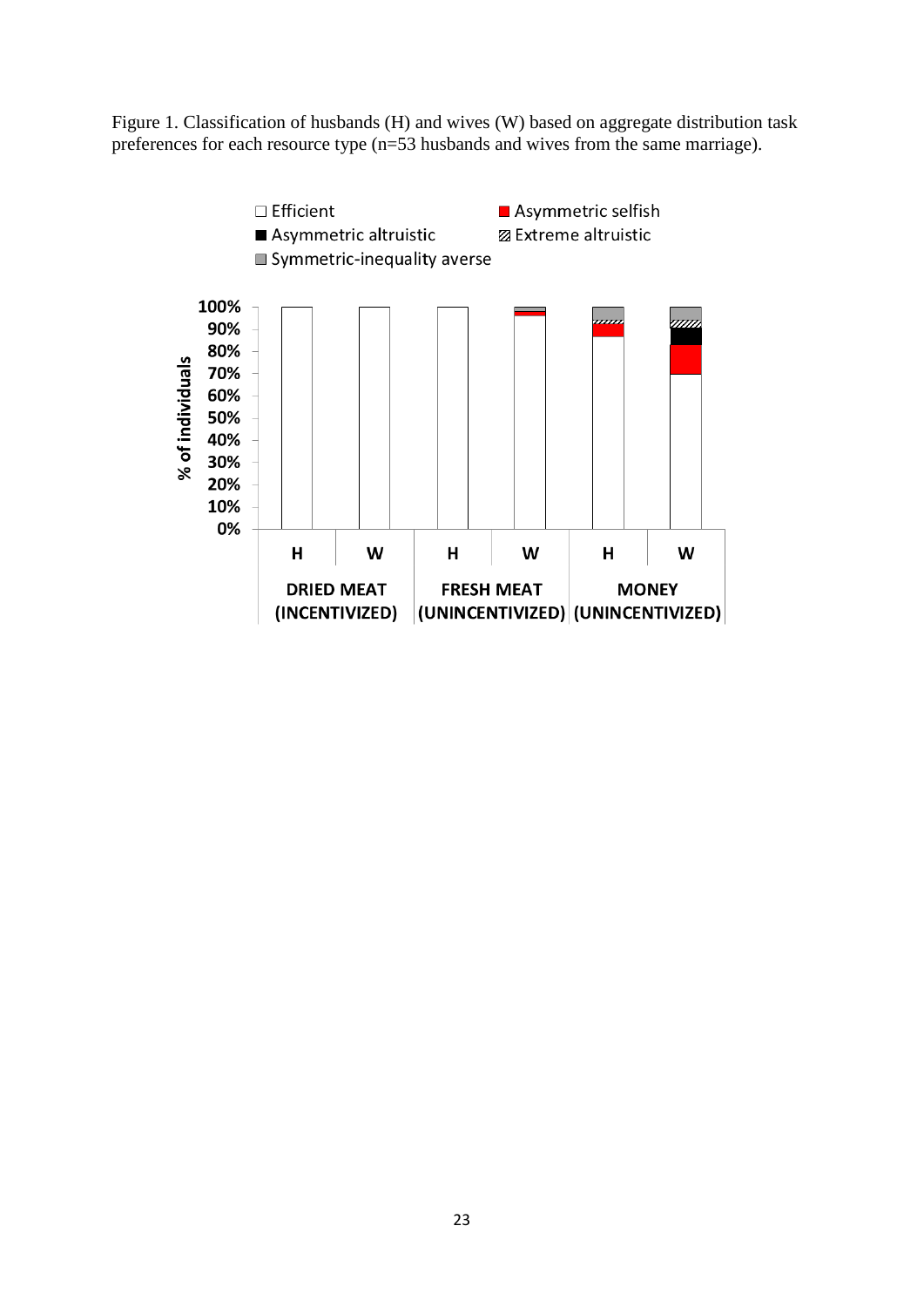

Figure 2. Marital assortment by money distribution preferences among Tsimane (n=53 couples).